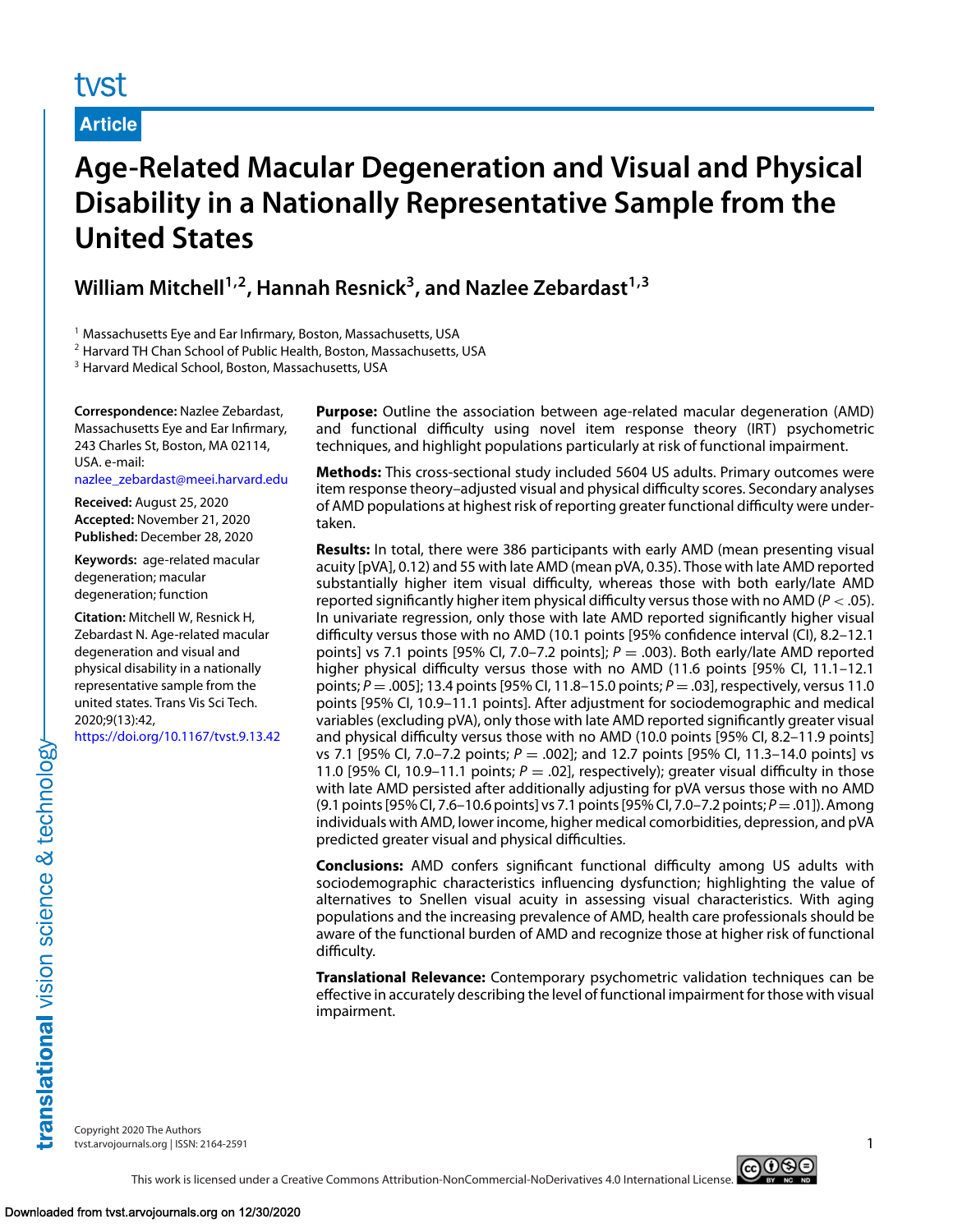## **Introduction**

Age-related macular degeneration (AMD) is a leading cause of vision loss worldwide, $1-\frac{7}{7}$  with an estimated global prevalence of 200 million, which is expected to rise to approximately 300 million by 2040.<sup>[8](#page-13-0)</sup> In the United States, AMD is the leading cause of central vision impairment among older adults and affects approximately 3 million people,  $9,10$  with more than 7 million more at risk.<sup>10</sup> Although early AMD is often asymptomatic with up to 84% of patients unaware of their condition, $11$  AMD-related central vision loss is associated with difficulty with daily tasks such as reading and driving.<sup>10</sup> As a larger proportion of the US population is living well beyond the age of 60 years and are at risk of developing  $AMD<sub>12</sub>$  $AMD<sub>12</sub>$  $AMD<sub>12</sub>$  and understanding of the impact of AMD on visual and physical functioning in this population is of paramount importance.

AMD is known to adversely affect visual and physical functioning, as well as quality of life. Prior studies have shown the presence of late AMD to be associated with up to a 50% decrease in moderate to vigorous physical activity,  $\frac{13}{3}$  $\frac{13}{3}$  $\frac{13}{3}$  significant impairment perform-ing activities of daily living,<sup>[14](#page-13-0)</sup> decreased social engagement,<sup>15</sup> poor quality of life,<sup>16–19</sup> and a greater risk of all-cause mortality.[20](#page-14-0) Furthermore, direct medical care for AMD costs an estimated \$575 million dollars each year, $21$  not including associated losses in patient and caregiver productivity, representing a substan-tial burden to patients and society.<sup>[22](#page-14-0)</sup> An association between AMD and impaired visual or physical function has been reported in smaller studies using German, Turkish, and Australian cohorts,  $14, 16, 23$  $14, 16, 23$  as well as in larger European studies. $^{24}$  $^{24}$  $^{24}$  However, reports of AMD and visual function in US-based cohorts<sup>[25,26](#page-14-0)</sup> have not compared visual function between AMD stages and are not necessarily generalizable in the entire US population. To date, the impact of AMD on visual and physical function in a large US cohort representative of the national population has not been described.

In this study, we use the National Health and Nutrition Examination Survey (NHANES) questionnaire and examination database from 2005 to 2008 to understand the association between AMD presence and severity and self-reported visual and physical difficulty, outlining populations of patients with AMD who are particularly at risk. We used item response theory (IRT) to psychometrically validate and adjust item difficulty scores for both visual and physical difficulty questionnaires. This technique improves the measurement properties of questionnaire data by adjusting individual and sum question scores based on calculated difficulty and discrimination properties, thus, providing a more accurate representation of the association between AMD severity and self-reported visual or physical difficulty.

## **Methods**

#### **Study Population**

The NHANES is an on-going biennial crosssectional survey representing a noninstitutionalized civilian US population, performed by the National Center for Health Statistics (NCHS) and the Centers for Disease Control and Prevention.<sup>27</sup> NHANES has been a continuous survey program that has provided health statistics for the United States since 1999 and examines a nationally representative sample of about 5000 people each year, located in counties across the United States. For each cycle, NHANES participants were invited to undergo comprehensive health examination in a mobile examination center, which included retinal photography for those over the age of 40 in the 2005 to 2008 cycles. Self-reported sociodemographic information, medical history, and visual and physical difficulty symptoms were attained through home interview. The 2005 to 2006 and 2007 to 2008 NHANES protocols were approved by the NCHS research ethics review board and written informed consent was obtained from all study participants. All data are de-identified and made publicly available by the NCHS.

#### **Evaluation of Macular Degeneration**

An ophthalmic digital imaging system (CR6- 45NM; Canon USA Inc, Melville, NY) and digital camera (EOS 10D; Canon USA Inc) were used to capture retinal images for participants aged 40 and older. $27$  Fundus images were graded at the University of Wisconsin, Madison, according to the modified Wisconsin Age-Related Maculopathy Grading Classi-fication Scheme.<sup>[20,28,29](#page-14-0)</sup> All retinal images were graded by at least 2 experienced specialists, with a third specialist clarifying any disagreements. Early AMD was defined as signs of drusen with a grid area of greater than 500-μm circle and/or pigmentary abnormalities.<sup>27</sup> Late AMD was defined as the presence of exudative or geographic atrophy.<sup>[27](#page-14-0)</sup> In cases where retinal images were available for both eyes, the severity of AMD in the worse eye was used for AMD classification.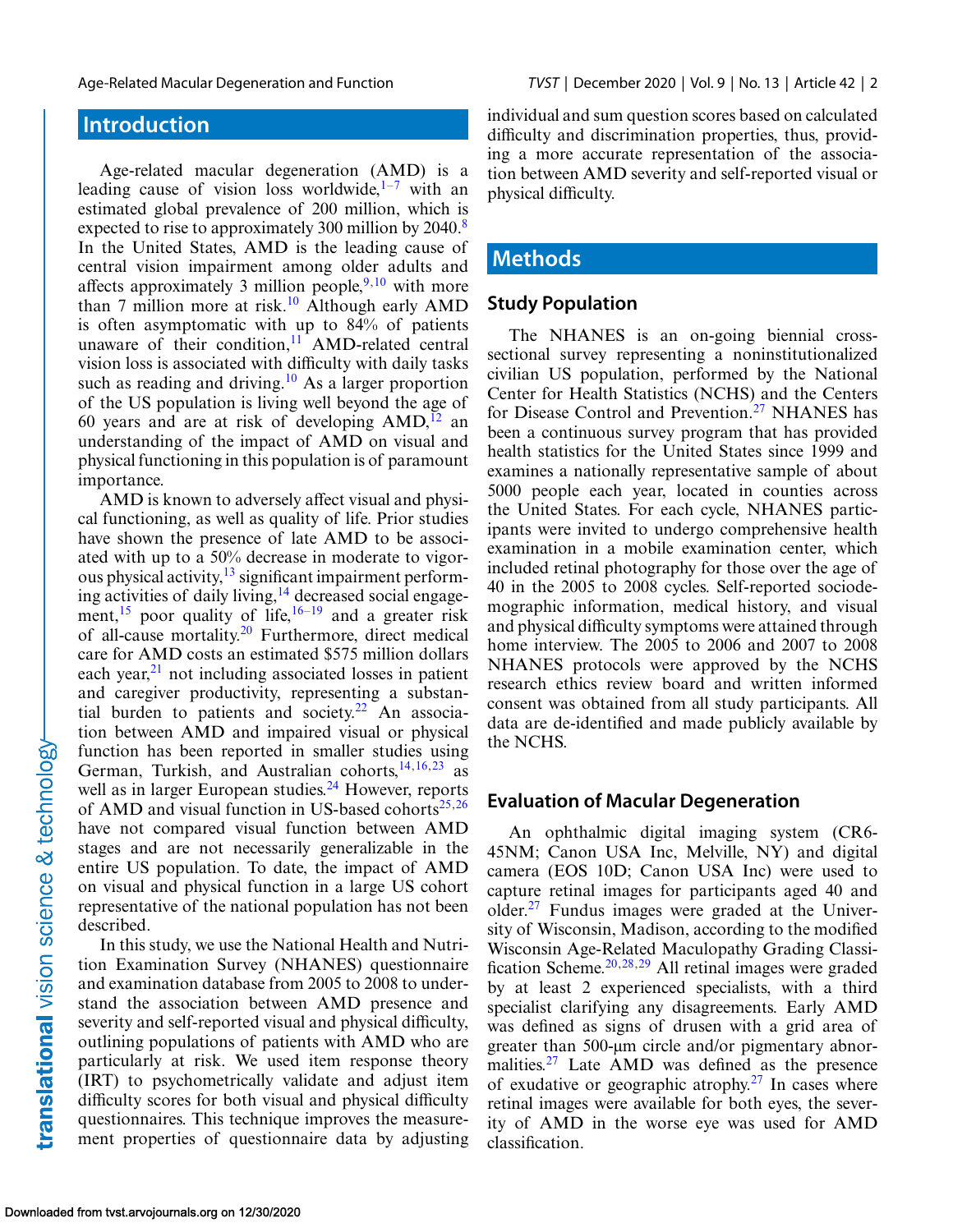#### **Evaluation of Other Covariates**

Sociodemographic and medical history data, including age, sex, ethnicity, education (less than high school completion, high school completion, or education above the level of high school), poverty index ratio (below the poverty level ), within 1 to 2 times (above) the poverty level, or more than 2 times above the poverty level), and history of comorbidities, were collected during home interview. Individual medical comorbidity scores were calculated out of 6 points by self-reported history of (1) hypertension, (2) diabetes, (3) heart disease (congestive heart failure, coronary artery disease, or heart attack), (4) lung disease (emphysema or chronic bronchitis), (5) cancer (any), and (6) stroke. Other examination measurements, including the Patient Health Questionnaire-9 depression score, and presenting VA (pVA), were conducted in the mobile examination center. Depression was classified using the self-administered Patient Health Questionnaire-9 questionnaire, widely used in clinical and research settings, with a score of 10 or higher serving as a recommended cut-point for screening for major depression, with 88% sensitivity and  $88\%$  specificity.<sup>[30,31](#page-14-0)</sup> VA was measured using a Nidek ARK-760 autorefractor containing built-in Snellen VA charts, measuring the presenting distance VA in each eye with whatever form of correction (i.e. glasses, contact lenses), if any, the participant was wearing at the time of the examination. We converted pVA measurements from Snellen to logarithm of the minimum angle of resolution measurements, using a continuous logarithm of the minimum angle of resolution VA scale. $32$ 

#### **Evaluation of Visual Difficulty Symptoms**

Functional visual difficulty was assessed by selfreport using the following 6 questions: (1) reading small print, (2) up-close housework, (3) seeing curbs or stairs in dim light, (4) noticing objects in peripheries, (5) finding things on a crowded shelf, and (6) daytime driving in a familiar place. Each of the 6 questions was reported on a 5-point ordinal Likert scale ranging from (1) no difficulty, (2) a little difficulty, (3) moderate difficulty, (4) extreme difficulty and (5) unable to do because of eyesight. Options (6) don't do this for other reasons, (77) refused, and (99) don't know, were considered as missing variables.

## **Evaluation of Physical Difficulty Symptoms**

Functional physical difficulty was assessed by selfreport using 13 questions pertaining to problems with (1) managing money, (2) walking a quarter mile, (3) walking up 10 steps, (4) crouching, stooping or kneeling, (5) performing household chores, (6) preparing meals, (7) walking between rooms (same floor), (8) using cutlery, (9) getting dressed, (10) grasping small objects, (11) going to the movies, (12) attending social events, and (13) doing leisure activities at home. Each of the 13 questions was reported on a 4-point ordinal Likert scale ranging from (1) no difficulty, to (2) some difficulty, (3) much difficulty, and (4) unable to do. Options (5) do not do this activity, (7) refused, and (9) don't know, were considered as missing variables.

#### **Factor Analysis and IRT**

Factor analysis and IRT techniques were applied to 6 visual difficulty-related items (questions), and 13 physical difficulty-related questions. Factor analysis is a psychometric method used to identify the underlying latent traits (unobservable characteristics) being tested in a questionnaire, and determine which questions most strongly represent each latent trait.<sup>33,34</sup> IRT is a psychometric validation method used to outline how well each question can discriminate between participants of differing ability, and how well those differences are reflected by question responses (usually on a Likert scale).  $35,36$ 

The initial correlation matrices (using pairwise deletion methods for missing data) and unrotated factor analyses were used to identify the number of latent traits tested by the constellation of questions pertaining to visual difficulty and by those pertaining to physical difficulty. Latent traits were considered substantive if the calculated eigenvalue (essentially factor variances) was greater than 1.0 (above the point of inflection at which the scree plot of eigenvalues asymptotes to a floor), and questions were considered to be associated with those traits if their individual loading values were greater than 0.5. The shortlisted latent traits and their associated questions were subsequently specified in a rotated (Promax oblique) factor analysis[.37,38](#page-14-0) Questions that did not load strongly onto the identified latent traits (poorly associated) were considered spurious and subsequently discarded from further evaluation.

IRT, using a graded response model (GRM), was next undertaken to ensure each question could adequately discriminate between differing levels of participant ability (considered substantive if discrimination  $>2.0$  and how well those differences were reflected by individual question responses (reported as the beta-threshold for each of the 4 or 5 options on the Likert scale). Questions with poor discrimination (where a difference in difficulty is not well reflected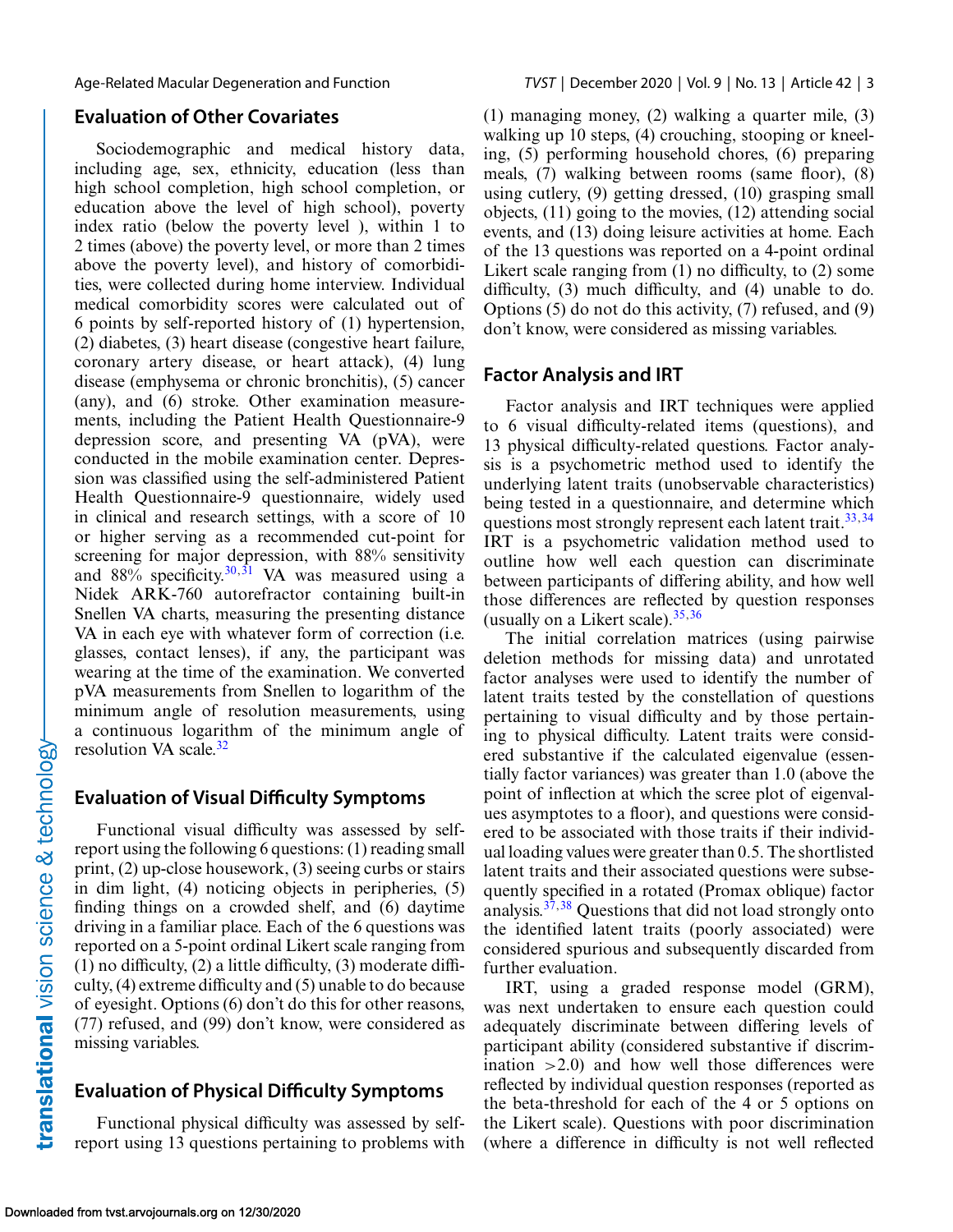by a difference in score) and poor ability differentiation were considered unable to accurately discriminate participants of differing ability and were subsequently discarded. The GRM then used the adjusted discrimination and differentiation calculations of the retained items to impute new modified visual or physical difficulty scores for each question and to calculate modified sum scores for each participant. These modified, rescaled scores (on a continuous scale) are used for between-group comparisons.

Factor analysis and IRT analyses were used to identify which of the original 6 and 13 questions to retain for the "visual difficulty" and "physical difficulty" questionnaires respectively. Modified sum "visual difficulty" and "physical difficulty" scores were then calculated for individual participants based on the difficulty and discrimination of each question. IRTadjusted question scores were used for subsequent analyses. Further detail regarding factor analysis and IRT can be found elsewhere.  $35,37,38$ 

#### **Statistical Analyses**

All analyses were restricted to those aged 40 years or older who underwent fundus imaging. Given the NHANES complex probability sampling design, interview and examination weights are computed by the NCHS for each 2-year cycle. For the present study, combined 4-year weights standardized to the 2000 US Census population as recommended by the NCHS were used to provide valid estimates for all analyses. Differences in demographic characteristics by AMD diagnosis and severity were compared using *t* tests and  $\chi^2$  tests. Differences in each questionnaire item score after IRT adjustment were compared using univariate regression models. Multivariate linear regression models were used to estimate the association between AMD severity and sum visual or physical difficulty scores. Multivariate linear regression models were then used to determine sociodemographic predictors of greater visual and physical difficulty among participants with AMD. Results at a *P* value of less than the .05 level were considered statistically significant. Statistical analysis was performed using Stata version 16.0 (StataCorp LP, College Station, TX).

## **Results**

#### **Study Population**

A total of 20,497 individuals participated in the 2005 to 2008 NHANES survey. Of those, 6797 were over 40 years old and eligible for retinal imaging, 5604

(82.4%) of whom had nonmissing retinal imaging data [\(Table 1\)](#page-4-0). Those with missing retinal imaging data were significantly more likely to be older than 70 years old, to be of Black or other ethnicity, to have less than high school education, to be living below the poverty level, to have 3 or more comorbidities, to not have depression, and to have a worse pVA ( $P < .05$  for all). Men and women were equally likely to have missing retinal imaging data  $(P=.36)$ .

Of the 5604 remaining participants, 441 had features of AMD on fundus photographs, 386 of which were classified as early and 55 as late AMD [\(Table 1\)](#page-4-0). Compared with those without photographic evidence of AMD, those with signs of early AMD were significantly more likely to be older than 70 years of age (*P* < .001), more likely to be non-Hispanic White  $(P < .001)$ , less likely to be more than 2 times above the poverty level  $(P = .03)$ , more likely to have 3 or more comorbidities ( $P < .001$ ), and more likely to have a worse pVA  $(P < .001)$ . Compared with those without photographic evidence of AMD, those with signs of late AMD were significantly more likely to be older than 70 years of age  $(P < .001)$  and of non-Hispanic White ethnicity ( $P < .001$ ), less likely to be more than 2 times above the poverty level ( $P = .04$ ), more likely to have 2 or more comorbidities ( $P = .04$ ), and more likely to have a worse pVA ( $P < .001$ ). There was no significant difference in gender, education or depression between those with either early or late AMD and those without AMD ( $P > .05$  for all) [\(Table 1\)](#page-4-0).

#### **Individual Visual Difficulty Question Analysis**

Of the 6 questions pertaining to visual difficulty, one latent trait was identified in the unrotated factor analysis (eigenvalue 3.3), and the rotated (Promax oblique) factor analysis confirmed that all 6 questions corresponded well with that latent trait (all loading  $>0.65$ ). All 6 questions demonstrated good ability to discriminate between participants of differing ability (discrimination  $>2.5$ ) and good differentiation of individual level of ability. None of the original 6 visual difficulty questions were removed [\(Table 2\)](#page-5-0).

In the univariate regression analyses, the mean modified visual difficulty scores for each of the 6 visual difficulty questions for those without AMD were between 1.1 and 1.3 out of 5.0 points [\(Table 2\)](#page-5-0). There was no significant difference in individual question scores for those with early AMD compared with those without AMD ( $P > .05$  for all). However, individuals with late AMD reported significantly greater visual difficulty, with modified visual difficulty scores ranging from 1.5 to 1.9 points, substantially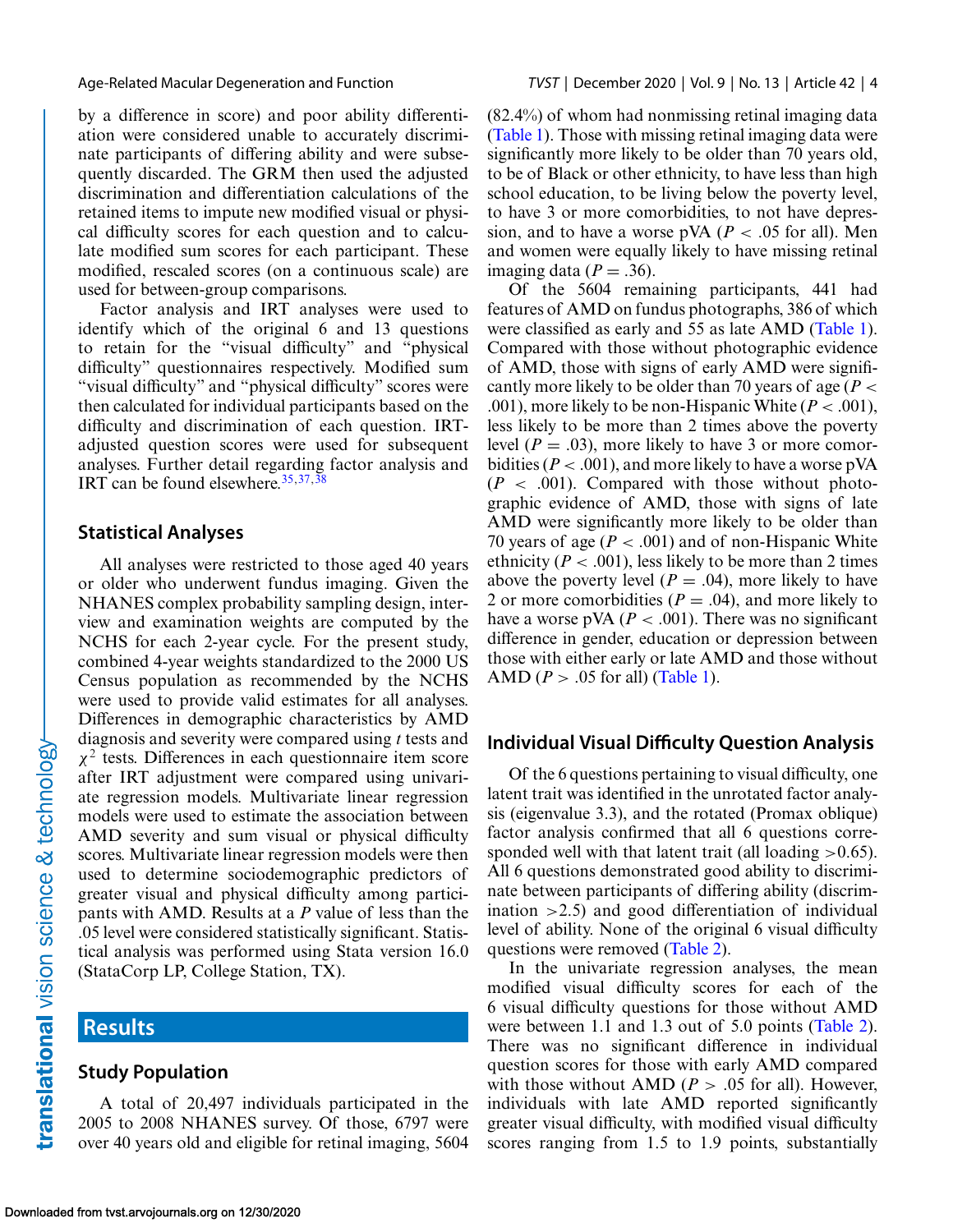|                                                                                                                       | No AMD $(n = 5163)^{a}$ | Early AMD ( $n = 386$ )  | Late AMD ( $n = 55$ )    |
|-----------------------------------------------------------------------------------------------------------------------|-------------------------|--------------------------|--------------------------|
| Age category (%, CI) <sup>b</sup>                                                                                     |                         |                          |                          |
| $40 - 49$                                                                                                             | 36.3 $(33.5-39.2)^c$    | $13.9(8.6 - 21.8)$       | None                     |
| $50 - 59$                                                                                                             | 31.1 (29.2-33.0)        | $17.7(11.6-26.0)$        | $1.5(1.9-10.4)$          |
| $60 - 69$                                                                                                             | 18.7 (16.9-20.6)        | 22.1 (16.7-28.7)         | $10.1(3.8-24.4)$         |
| $\geq 70$                                                                                                             | $14.0(12.5 - 15.5)$     | 46.3 $(39.4 - 53.2)^{*}$ | 88.4 (74.6-95.2)*        |
| Female (%, CI)                                                                                                        | 52.6 (51.3-53.9)        | 49.9 (44.9-54.8)         | $67.9(51.2 - 81.0)$      |
| Ethnicity (%, CI)                                                                                                     |                         |                          |                          |
| Non-Hispanic White                                                                                                    | 76.5 (71.9-80.6)        | $85.8(80.8 - 89.6)^{*}$  | $93.9(85.3 - 97.6)^{*}$  |
| Non-Hispanic Black                                                                                                    | $10.0 (7.7 - 13.0)$     | $4.0(2.4-6.5)$           | $3.0(0.8 - 10.6)$        |
| Hispanic/Mexican                                                                                                      | $8.7(6.9-10.8)$         | $6.8(4.9-9.5)$           | $0.6(0.0-0.5)$           |
| Other                                                                                                                 | $4.8(3.7-6.3)$          | $3.4(1.5 - 7.7)$         | $2.4(0.5-10.9)$          |
| Education                                                                                                             |                         |                          |                          |
| <high school<="" td=""><td><math>17.5(15.3-20.1)</math></td><td>22.5 (16.5-29.9)</td><td>21.2 (12.0-34.7)</td></high> | $17.5(15.3-20.1)$       | 22.5 (16.5-29.9)         | 21.2 (12.0-34.7)         |
| High school                                                                                                           | $26.3(24.3-28.5)$       | $26.2(21.5 - 31.4)$      | $31.3(19.3 - 46.5)$      |
| >High school                                                                                                          | 56.2 (52.5-59.8)        | 51.4 (44.8-57.9)         | $47.5(33.7 - 61.3)$      |
| Poverty (%, CI)                                                                                                       |                         |                          |                          |
| $>2\times$ PL                                                                                                         | 74.7 (71.6–77.5)        | 69.3 $(64.3 - 73.8)^*$   | 55.4 $(41.3 - 68.7)^*$   |
| $1-2 \times PL$                                                                                                       | $16.6(14.6 - 18.7)$     | 22.4 (18.5-26.7)         | $31.0(18.1 - 47.7)$      |
| $<$ PL                                                                                                                | $8.8(7.5-10.2)$         | $8.4(6.1 - 11.4)$        | $13.6(7.1 - 24.6)$       |
| Comorbid score (%, CI) <sup>d</sup>                                                                                   |                         |                          |                          |
| $\pmb{0}$                                                                                                             | 38.3 (35.7-41.0)        | $21.4(16.3-27.5)$        | $15.9(6.4 - 34.1)$       |
| 1                                                                                                                     | 36.9 (34.8-39.0)        | 41.6 (32.9–50.9)         | 28.4 (17.1-43.3)         |
| $\overline{2}$                                                                                                        | $17.2(15.8 - 18.7)$     | 23.5 (18.2-29.8)         | $35.8(21.1 - 53.9)^{*}$  |
| $3 - 6$                                                                                                               | $7.6(6.5-8.9)$          | $13.5(9.6 - 18.5)^{*}$   | 19.8 $(11.8 - 31.7)^{*}$ |
| Depression (%, CI) <sup>e</sup>                                                                                       | $7.1(5.8 - 8.7)$        | $6.7(3.6-12.2)$          | $4.1(0.9 - 16.3)$        |
| pVA logMAR (mean, SD) <sup>f</sup>                                                                                    | $0.15(0.12 - 0.17)$     | $0.12(0.10 - 0.14)$      | 0.35 (0.26 to 0.42)      |

<span id="page-4-0"></span>**Table 1.** Demographic Characteristics of Participants with Complete Data: NHANES 2005–2008

<sup>a</sup>Reported *n* value is unweighted, for reference only.

bPercentages are computed using NHANES 4-year interview or examination weights, with 95% CIs.

 $c$ Interpretation of this cell: of those with no AMD, 36.3% were aged 40–49 years, 31.1% were aged 50–59 years, and so on (using 4-year interview weighted NHANES percentages).

<sup>d</sup>Comorbidity score out of 6 sum points, allocated for self-reported hypertension, diabetes, lung disease, heart disease, stroke, or cancer.

eDepression classified as Patient Health Questionnaire-9 score of  $\geq$ 10.

<sup>f</sup>LogMAR in 0.1 increments, where logMAR 0 = 20/20.<br>\*Significant difference (P < .05) versus those with no.4

Significant difference (*P* < .05) versus those with no AMD. Ethnicity (other), Asian or mixed ethnicity; logMAR, logarithm of the minimum angle of resolution; PL, poverty level.

higher than those from participants without AMD for all 6 questions ( $P < .05$  for all) [\(Table 2\)](#page-5-0).

## **Individual Physical Difficulty Question Analysis**

Of the 13 questions pertaining to physical difficulty, 1 latent trait was identified in the unrotated factor analysis (eigenvalue 6.2). The unrotated and rotated (Promax oblique) factor analysis confirmed that only 10 questions corresponded well with that latent trait ("difficulty with money," "difficulty using cutlery," and "difficulty with leisure at home" loaded poorly  $( $0.5$ )$  onto the latent trait, and were subsequently removed from further analyses). Of the 10 remaining physical difficulty questions, 9 demonstrated good ability to discriminate between participants of differing ability (discrimination of  $>2.2$ ) but "difficulty grasping small objects" discriminated poorly  $( $2.0$ )$  and was subsequently removed. The remaining 9 questions demonstrated good differentiation of individual level of ability [\(Table 3\)](#page-5-0).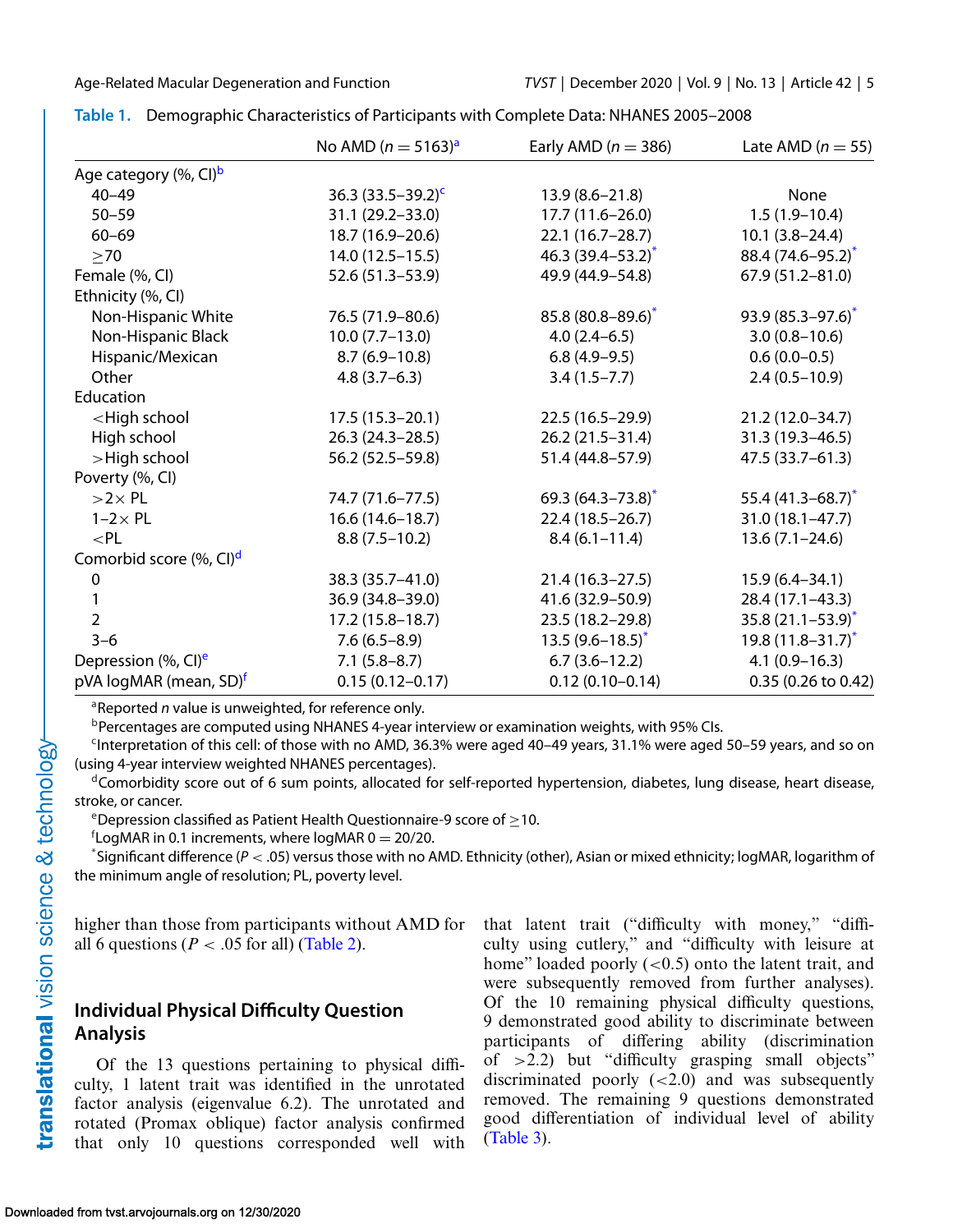<span id="page-5-0"></span>**Table 2.** Mean Item Visual Difficulty Scores (Out of 5 Points Each) Among Participants With and Without AMD After FA and IRT Adjustment

|                                                                    | No AMD                | Early AMD               | Late AMD                                                   |
|--------------------------------------------------------------------|-----------------------|-------------------------|------------------------------------------------------------|
| Q1. Difficulty reading ordinary newsprint?                         | 1.3 $(1.3-1.3)^{a,b}$ |                         | 1.3 $(1.2-1.4)^{a,b}P = .78$ 1.9 $(1.5-2.3)^{a,b}P = .002$ |
| Q2. Difficulty with up-close housework?                            | $1.2(1.2-1.2)$        | 1.2 $(1.2-1.3) P = .71$ | $1.8(1.4-2.1)P=.003$                                       |
| Q3. Difficulty seeing curb or stairs in dim light?                 | $1.2(1.2-1.3)$        | 1.2 $(1.2-1.3) P = .73$ | $1.8(1.4-2.1)P=.003$                                       |
| Q4. Difficulty noticing objects on the side?                       | $1.1(1.1-1.1)$        | 1.1 $(1.1-1.2) P = .56$ | $1.6(1.3-1.9)P=.004$                                       |
| Q5. Difficulty finding things on crowded shelf?                    | $1.1(1.1-1.2)$        | 1.2 $(1.1-1.2) P = .60$ | 1.6 $(1.3-1.9) P = .003$                                   |
| Q6. Difficulty driving (daytime) in familiar places? 1.1 (1.1-1.1) |                       | 1.1 $(1.1-1.1) P = .46$ | 1.5 $(1.2-1.7) P = .005$                                   |

aUnivariable linear regression results for individual item questions, with ordinal AMD independent variable. Corresponding *P* values shown for early/late AMD, versus no AMD.

 $b$ All values listed are mean scores (on a continuous scale from 1 to 5) after individual item IRT-adjustment (each item out of 5 points, where  $1 =$  no difficulty, and  $5 =$  cannot do because of my sight).

**Table 3.** Mean Item Physical Difficulty Scores (Out of 4 Points Each) Among Participants With and Without AMD After FA and IRT Adjustment

|                                                                | No AMD                | Early AMD                     | Late AMD                       |
|----------------------------------------------------------------|-----------------------|-------------------------------|--------------------------------|
| Q1. Difficulty managing money (removed)                        |                       |                               |                                |
| Q2. Difficulty walking a quarter mile <sup>c</sup>             | 1.4 $(1.3-1.4)^{a,b}$ | 1.4 $(1.3-1.5)^{a,b} P = .04$ | 1.7 $(1.5-2.0)^{a,b} P = .005$ |
| Q3. Difficulty walking up 10 steps <sup>c</sup>                | $1.2(1.2-1.2)$        | 1.3 $(1.2-1.4) P = .02$       | $1.5(1.3-1.8)P=.003$           |
| Q4. Difficulty crouching, stooping or kneeling <sup>c</sup>    | $1.7(1.7-1.7)$        | $1.7(1.7-1.8)P=.25$           | 2.0 $(1.7-2.2) P = .03$        |
| Q5. Difficulty performing household chores <sup>c</sup>        | $1.2(1.2-1.2)$        | 1.3 $(1.2-1.4) P = .02$       | 1.5 $(1.3-1.7) P = .003$       |
| Q6. Difficulty preparing meals <sup>c</sup>                    | $1.1(1.1-1.1)$        | 1.1 $(1.1-1.2) P = .03$       | 1.3 (1.1–1.4) $P = .008$       |
| Q7. Difficulty walking between rooms (same floor) <sup>c</sup> | $1.1(1.1-1.1)$        | 1.1 $(1.1-1.1) P = .03$       | 1.2 $(1.1-1.3) P = .008$       |
| Q8. Difficulty using knife, fork, or cup (removed)             |                       |                               |                                |
| Q9. Difficulty dressing yourself <sup>c</sup>                  | $1.1(1.1-1.1)$        | 1.1 $(1.1-1.2) P = .03$       | 1.2 $(1.1-1.3) P = .005$       |
| Q10. Difficulty grasping small objects (removed)               |                       |                               |                                |
| Q11. Difficulty going to the movies or events <sup>c</sup>     | $1.1(1.1-1.2)$        | 1.2 $(1.1-1.3) P = .02$       | 1.5 $(1.2-1.7) P = .002$       |
| Q12. Difficulty attending social events <sup>c</sup>           | $1.1(1.1-1.1)$        | 1.2 $(1.1-1.2) P = .02$       | $1.4(1.2-1.6)P=.003$           |
| Q13. Difficulty doing home leisure activities (removed)        |                       |                               |                                |

<sup>a</sup>Univariable linear regression results for individual item questions, with ordinal AMD independent variable. Corresponding *P* values shown for early/late AMD, versus no AMD.

<sup>b</sup>All values listed are mean scores (on a continuous scale from 1 to 4) after individual item IRT-adjustment (each item out of 4 points, where 1 = no difficulty, and 4 = unable to do.

 $\epsilon$  The nine remaining questions after psychometric validation and item reduction.

In the univariate regression analyses, the mean modified physical difficulty scores for the remaining 9 physical difficulty questions for those without AMD were between 1.1 and 1.7 out of 4.0 points (Table 3). There was a significant difference in score for most questions for those with early AMD compared with those without AMD, although scores were not substantially higher ( $P < .05$  for all excluding question 4;  $P = .25$ ). Those with late AMD reported significantly greater difficulty with substantially higher modified physical difficulty scores versus those without any AMD for all 9 remaining questions ( $P < .05$  for all); physical difficulty scores for those with late AMD ranged from 1.2 to 2.0 out of 4.0 points (Table 3).

## **Sum Visual Difficulty Regression Analysis**

In univariate regression analysis of the modified sum visual difficulty score, those with no AMD reported on average 7.1 sum points of difficulty (95% confidence interval [CI], 7.0–7.2 points). Although there was no significant difference in the modified sum visual difficulty score between those with early AMD versus those without AMD (0.1 points higher;  $P = .66$ ), individuals with late AMD experienced significantly higher visual difficulty versus those with no AMD  $(3.0 \text{ sum points higher}; P = .003)$  [\(Fig. 1A](#page-6-0)).

In multivariate regression analysis not accounting for pVA, those with early AMD did not report significantly greater visual difficulty versus those without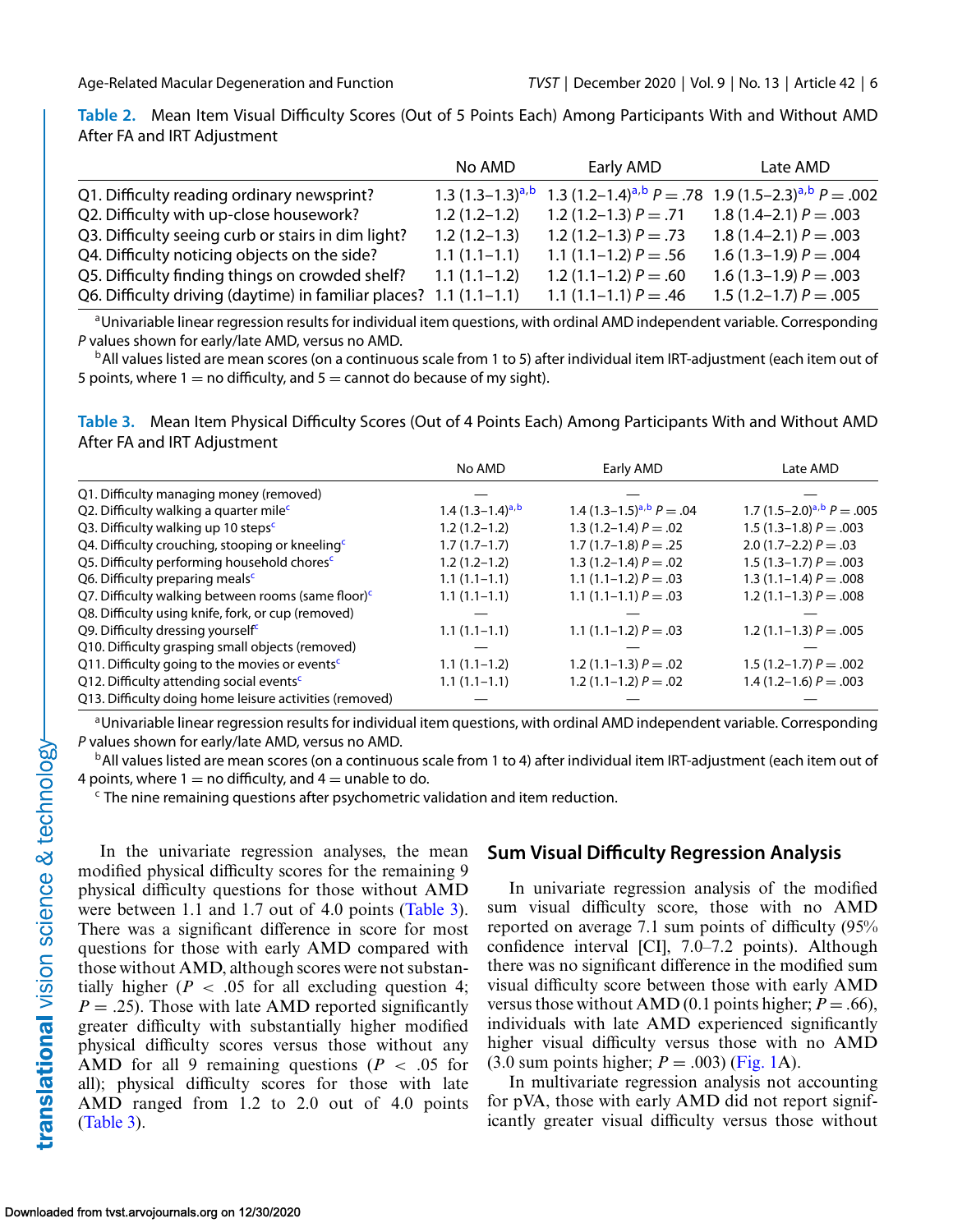<span id="page-6-0"></span>

**Figure 1.** Unadjusted sum visual and physical difficulty score by AMD severity (with 95% CI). (**A**) Unadjusted sum visual difficulty score, point estimate and 95% CI. Unadjusted sum point estimate and 95% CIs for (i) no AMD (7.1 [7.0–7.2]; vertical dashed line), (ii) early AMD (7.2 [6.9–7.5]), and (iii) late AMD (10.1 [8.2–12.1]). (**B**) Unadjusted sum physical difficulty score, point estimate and 95% CI. Unadjusted sum point estimate and 95% CIs for (i) no AMD (11.0 [10.9–11.1]; vertical dashed line), (ii) early AMD (11.6 [11.1–12.1]), and (iii) late AMD (13.4 [11.8–15.0]).

AMD (0.1 sum points higher;  $P = .76$ ); however, those with late AMD reported significantly greater visual difficulty than those without AMD (2.9 sum points higher;  $P = .002$ ). After adjustment for pVA, late AMD was similarly associated with significantly greater visual difficulty (2.0 sum points higher vs no AMD;  $P = .01$ ). Older age, education below high school level, living within 1 to 2 times or below the poverty level, 2 or more medical comorbidities, depression, and worse pVA were all independently associated with significantly higher self-reported visual difficulty  $(P < .05$  for all) [\(Table 4\)](#page-7-0) [\(Fig. 2A](#page-8-0)).

To understand the risk factors associated with poorer functioning among individuals with AMD, we restricted our multivariate regression model to individuals with AMD. Participants living below the poverty level, with 3 or more medical comorbidities, depression, or worse pVA reported significantly higher modified sum visual difficulty scores ( $P < .05$  for all). There was no association between age, gender, ethnicity, or education, and a higher self-reported modified sum visual difficulty score among those with AMD ( $P > .05$  for all) [\(Table 6\)](#page-11-0).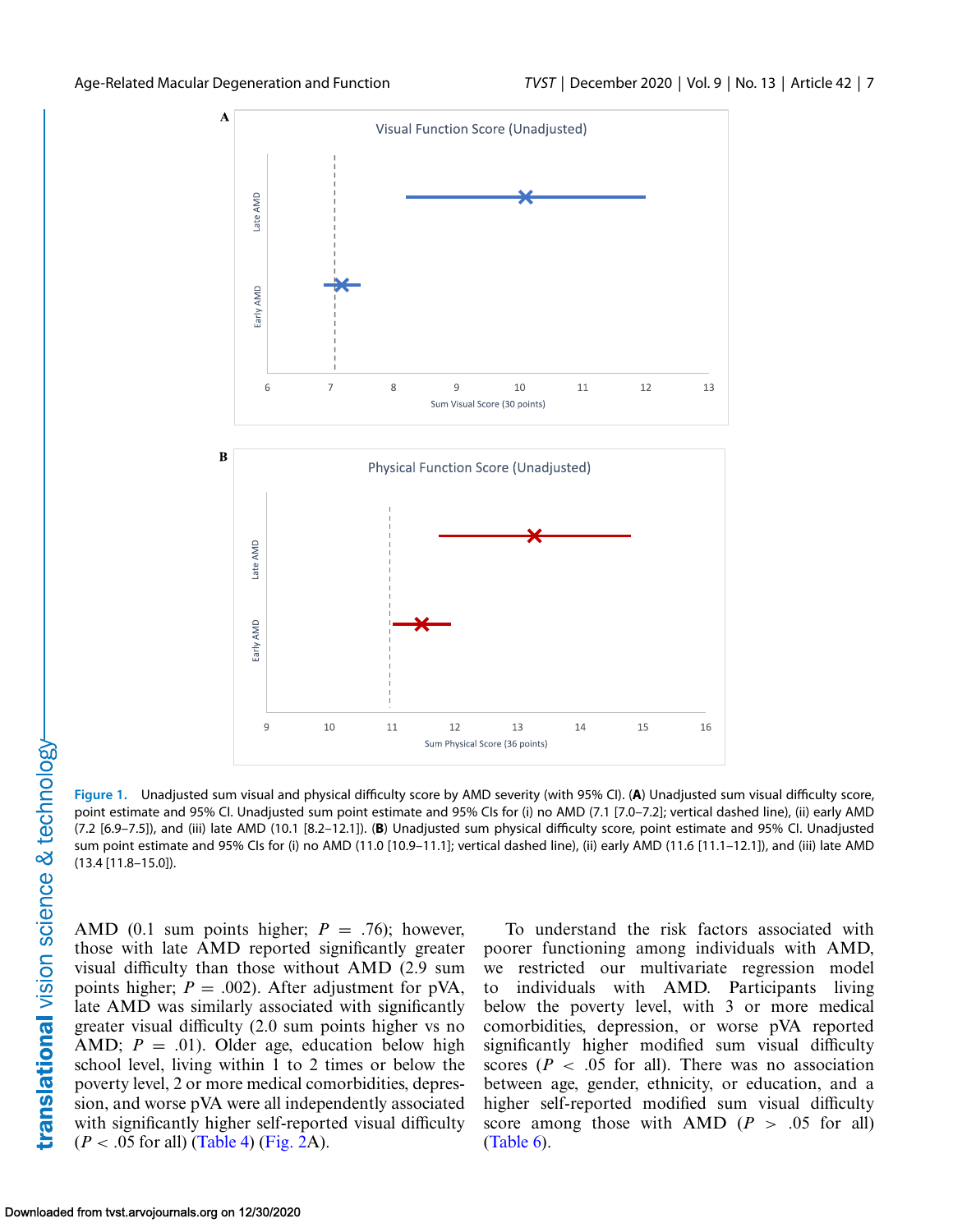|                                                                                                                                      | Change in IRT-Adjusted Sum Visual Difficulty Score <sup>9</sup> |         |                         |         |
|--------------------------------------------------------------------------------------------------------------------------------------|-----------------------------------------------------------------|---------|-------------------------|---------|
|                                                                                                                                      | Model 1 <sup>a</sup>                                            | P Value | Model 2 <sup>b</sup>    | P Value |
| <b>AMD</b> status                                                                                                                    |                                                                 |         |                         |         |
| None                                                                                                                                 | Reference                                                       |         | Reference               |         |
| Early AMD                                                                                                                            | 0.1 $(-0.3 \text{ to } 0.4)^c$                                  | .76     | $0.0$ (-0.3 to 0.3)     | .96     |
| Late AMD                                                                                                                             | 2.9 (1.1 to 4.7)                                                | .002    | 2.0 (0.5 to 3.5)        | .01     |
| Age category (years)                                                                                                                 |                                                                 |         |                         |         |
| $40 - 49$                                                                                                                            | Reference                                                       |         | Reference               |         |
| $50 - 59$                                                                                                                            | $0.1$ (-0.1 to 0.3)                                             | .16     | $0.1$ (-0.1 to 0.3)     | .17     |
| $60 - 69$                                                                                                                            | $-0.1$ (-0.3 to 0.1)                                            | .27     | $-0.2$ (-0.3 to 0.0)    | .09     |
| $\geq 70$                                                                                                                            | $-0.1$ (-0.4 to 0.1)                                            | .23     | $-0.3$ (-0.5 to -0.1)   | .008    |
| Gender                                                                                                                               |                                                                 |         |                         |         |
| Male                                                                                                                                 | Reference                                                       |         | Reference               |         |
| Female                                                                                                                               | $0.1$ (-0.1 to 0.2)                                             | .43     | $0.0$ (-0.1 to 0.2)     | .58     |
| Ethnicity                                                                                                                            |                                                                 |         |                         |         |
| Non-Hispanic White                                                                                                                   | Reference                                                       |         | Reference               |         |
| Hispanic/Mexican                                                                                                                     | $-0.2$ ( $-0.4$ to 0.0)                                         | .10     | $-0.2$ ( $-0.4$ to 0.0) | .03     |
| Non-Hispanic Black                                                                                                                   | $0.1$ (-0.1 to 0.3)                                             | .47     | $0.0$ (-0.2 to 0.3)     | .75     |
| Other                                                                                                                                | $0.2$ (-0.2 to 0.6)                                             | .30     | $0.2$ (-0.2 to 0.5)     | .43     |
| Education                                                                                                                            |                                                                 |         |                         |         |
| >High school                                                                                                                         | Reference                                                       |         | Reference               |         |
| High school                                                                                                                          | $0.0$ (-0.2 to 0.2)                                             | .92     | $0.0$ (-0.2 to 0.2)     | .89     |
| <high school<="" td=""><td><math>0.4</math> (0.2 to 0.5)</td><td>.001</td><td><math>0.3</math> (0.1 to 0.5)</td><td>.002</td></high> | $0.4$ (0.2 to 0.5)                                              | .001    | $0.3$ (0.1 to 0.5)      | .002    |
| Poverty level                                                                                                                        |                                                                 |         |                         |         |
| $>2\times$ PL                                                                                                                        | Reference                                                       |         | Reference               |         |
| $1-2 \times PL$                                                                                                                      | $0.4$ (0.2 to 0.5)                                              | < .001  | $0.3$ (0.1 to 0.5)      | .001    |
| $<$ PL                                                                                                                               | $0.8$ (0.5 to 1.1)                                              | $-.001$ | $0.7$ (0.4 to 1.0)      | $-.001$ |
| Comorbidity score <sup>d</sup>                                                                                                       |                                                                 |         |                         |         |
| 0                                                                                                                                    | Reference                                                       |         | Reference               |         |
| 1                                                                                                                                    | $0.0$ (-0.1 to 0.2)                                             | .61     | $0.0$ (-0.1 to 0.2)     | .54     |
| $\overline{2}$                                                                                                                       | $0.2$ (0.0 to 0.4)                                              | .04     | $0.2$ (0.0 to 0.4)      | .04     |
| $3 - 6$                                                                                                                              | $0.7$ (0.4 to 1.1)                                              | $-.001$ | $0.7$ (0.3 to 1.0)      | $-.001$ |
| Depression <sup>e</sup>                                                                                                              |                                                                 |         |                         |         |
| No depression                                                                                                                        | Reference                                                       |         | Reference               |         |
| Depression                                                                                                                           | 1.8 (1.2 to 2.3)                                                | $-.001$ | 1.7 (1.2 to 2.3)        | $-.001$ |
| pVA (logMAR) <sup>f</sup>                                                                                                            |                                                                 |         | $0.2$ (0.2 to 0.3)      | $-.001$ |

## <span id="page-7-0"></span>**Table 4.** Multivariate Linear Regression Predicting IRT-Adjusted Sum Visual Difficulty Score

<sup>a</sup>Model 1 is partially adjusted for age, gender, ethnicity, education, poverty, comorbidities, depression.

<sup>b</sup>Model 2 is fully adjusted for age, gender, ethnicity, education, poverty, comorbidities, depression and pVA (logMAR).

<sup>c</sup>Coefficient and 95% CI (computed using interview weights to provide estimates for the total US population and agestandardized to the 2000 US census population), representative of difference in sum difficulty score versus those with no AMD, where a positive coefficient corresponds with higher reported difficulty.

dComorbidity score out of 6 sum points, allocated for self-reported hypertension, diabetes, lung disease, heart disease, stroke, or cancer.

eDepression classified as Patient Health Questionnaire-9 score of  $\geq$ 10.

 $f$ LogMAR in 0.1 increments, where logMAR 0 = 20/20.

<sup>g</sup>Sum visual difficulty score out of 30 points. Ethnicity (other), Asian or mixed ethnicity; logMAR, logarithm of the minimum angle of resolution; PL, poverty level.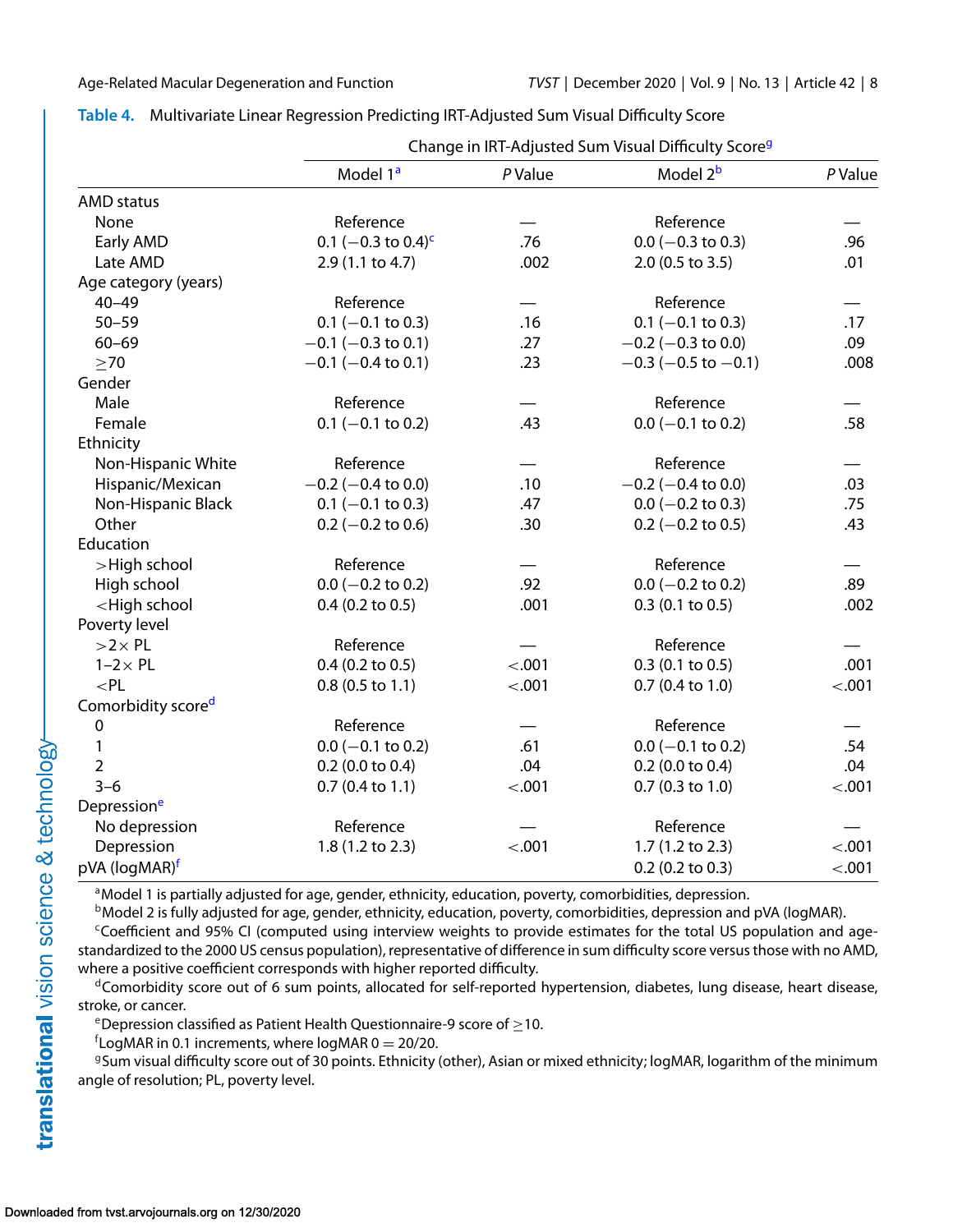<span id="page-8-0"></span>

**Figure 2.** Fully adjusted sum visual and physical difficulty score by AMD severity (with 95% CI). (**A**) Fully adjusted sum visual difficulty score, point estimate and 95% CI. Unadjusted sum point estimate and 95% CIs for (i) no AMD (7.1 [7.0–7.2]; vertical dashed line), (ii) early AMD (7.1 [6.8–7.4]), and (iii) late AMD (9.1 [7.6–10.6]). (**B**) Fully adjusted sum physical difficulty score, point estimate and 95% CI. Unadjusted sum point estimate and 95% CIs for (i) no AMD (11.0 [10.9–11.1]; vertical dashed line), (ii) early AMD (11.2 [10.8–11.7]), and (iii) late AMD (12.1 [10.7–13.5]).

## **Sum Physical Difficulty Regression Analysis**

In a univariate regression analysis of the modified sum physical difficulty score, those with no AMD reported on average 11.0 sum points of difficulty (95% CI, 10.9–11.1). Those with both early and late AMD reported significantly higher difficulty versus those with no AMD (0.5 sum points higher  $[P = .03]$  and 2.3 sum points higher  $[P = .005]$ , respectively) [\(Fig. 1B](#page-6-0)).

In a multivariate regression analysis not accounting for pVA, those with early AMD did not report significantly higher physical difficulty versus those without AMD (0.3 sum points higher;  $P = .20$ ); however, those with late AMD reported significantly greater physical difficulty than those without AMD (1.7 sum points higher;  $P = .02$ ). This association did not persist after adjustment for pVA ( $P = .21$  and  $P = .12$  for early and late AMD vs no AMD, respectively). Female gender, living within 1 to 2 times of or below the poverty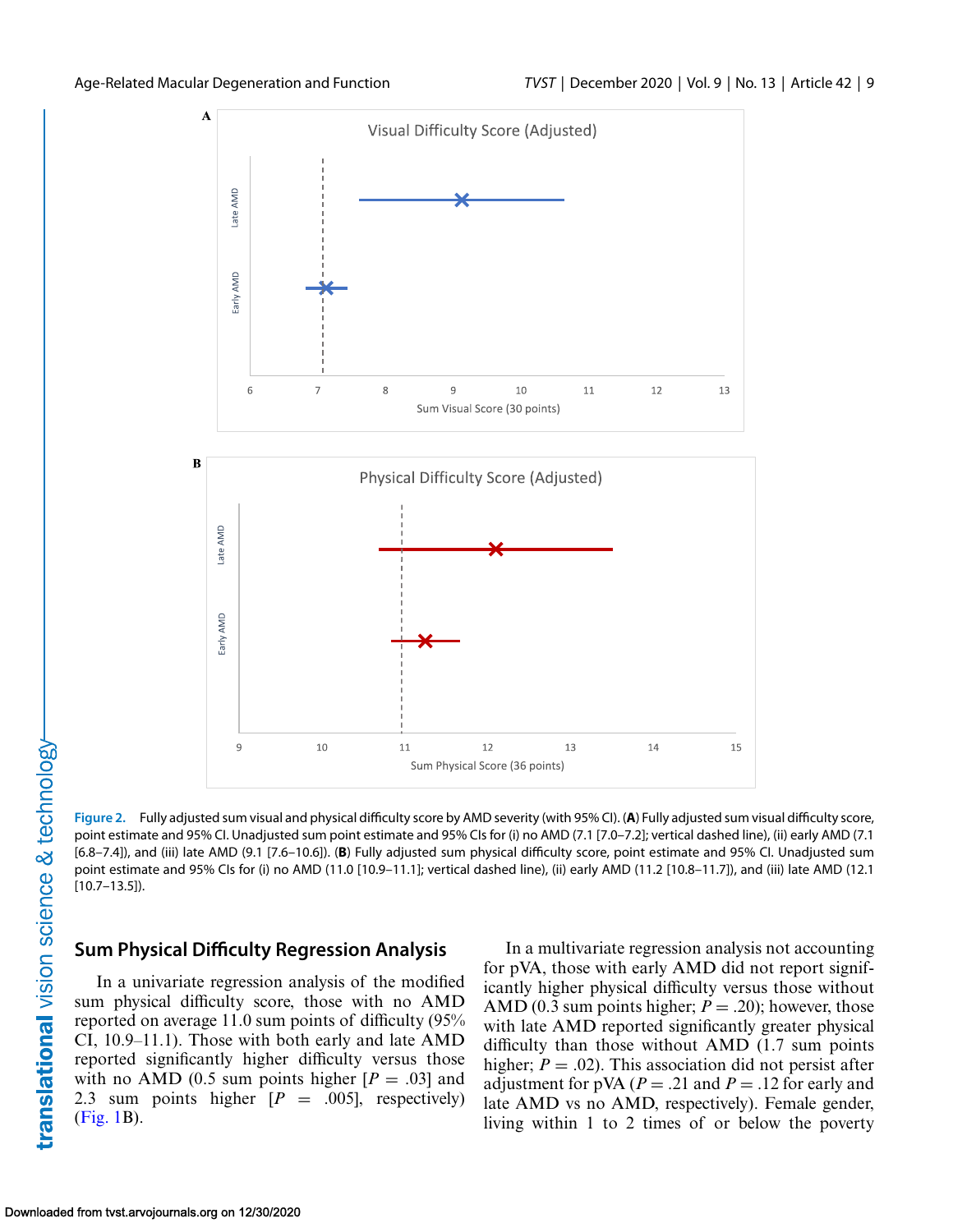level, having 1 or more medical comorbidities, depression, and worse pVA were independently associated with significantly higher reported sum physical difficulty scores ( $P < .05$  for all) [\(Table 5\)](#page-10-0) [\(Fig. 2B](#page-8-0)).

In a multivariate regression analysis restricted to participants with AMD, those living within 1 to 2 times of or below the poverty level, with any medical comorbidities, with depression, or with worse pVA reported significantly higher modified sum physical difficulty scores ( $P < .05$  for all). There was no association between age, gender, ethnicity, or education, and a higher self-reported modified sum physical difficulty score for those with AMD ( $P > .05$  for all) [\(Table 6\)](#page-11-0).

### **Discussion**

In this study, we found that US adults with early and late AMD experience significantly greater visual and physical difficulty across a variety of daily tasks. The association between late AMD and self-reported visual difficulty persisted even after adjustment for sociodemographic characteristics, medical comorbidities, and pVA. However, the association between late AMD and self-reported physical difficulty appeared to be driven primarily by level of VA impairment. Among participants with AMD, those with lower income, medical comorbidities, or depression represented a subset of the population more likely to report higher levels of visual and physical difficulty. Our results reinforce the negative impact of AMD-related vision impairment on not only visual functioning but also physical functioning in older US adults and identify groups particularly at risk of functional difficulty.

AMD-related vision loss has been associated with poor visual function and vision-related quality of life, $17,39$  consistent with present findings. As expected, late AMD in particular was associated with substantially worse pVA (compared with early or no AMD) and conferred greater visual difficulty, consistent with previous findings outlining impaired pVA as a risk factor for visual diffi-culty.<sup>23-26,[40](#page-15-0)</sup> However, although impaired pVA may in part explain the association between late AMD and vision-related difficulty, the association persisted even after accounting for pVA. This finding may highlight the importance of using multiple visual assessment tools to fully capture the visual symptoms experienced by patients with late AMD. For example, visual symptoms like poor contrast sensitivity, low luminesce VA, and critical print size are not necessarily well-captured by a Snellen chart alone, but are demonstrably influential in determining the severity of visual functional difficulty for those with  $\text{AMD.}^{25,26}$  $\text{AMD.}^{25,26}$  $\text{AMD.}^{25,26}$  A lack of other measurement tools in the NHANES data was a limitation to the present study.

The association between AMD and poor physical function has also been previously described, although inconsistently. Although some studies have found that those with late AMD had significantly lower mobility versus those with early to intermediate  $\text{AMD}^{23}$ and that patients with AMD (late AMD in particular) were more likely to experience difficulty performing activities of daily living, even when adjusting for pVA,[14](#page-13-0) other investigators have found no significant association between AMD and physical difficulty when adjusting for  $pVA$ .<sup>13</sup> We similarly found that, although the association between self-reported physical difficulty and late AMD persisted after adjustment for known covariates like age and comorbid illness, this effect seemed to be driven mostly by pVA. This finding highlights that VA may be an independent driver of physical difficulty experienced by those with AMD.

In a secondary analysis restricted to participants with AMD, we found that those living below the poverty line, with greater medical comorbidities, or with depression experienced greater visual and physical difficulties. This analysis highlights a group of patients with AMD particularly susceptible to experiencing functional difficulty, and it is important to monitor them closely. There have also been strong links between poverty and functional difficulty demonstrated elsewhere, particularly in low to middle income countries.[41](#page-15-0) However, associations remain relatively unstudied in high-income countries like the United States. Poverty and functional difficulty are believed to operate in a cycle, each reinforcing the other. $41$ Indeed, we presently demonstrate that, among those with any AMD, poverty is independently associated with greater visual and physical difficulties, even when accounting for sociodemographic features and medical comorbidities. Our findings from a nationally representative population in a high-income countries add to the current body of literature, outlining a group of AMD patients susceptible to experiencing greater functional difficulty.

The association between medical comorbidities and functional impairment is also well-described  $42,43$ ; however, it is usually attributed to older age. Here we found that, even when accounting for age, medical comorbidities conferred greater visual and physical difficulties among those with AMD. This finding highlights that specific consideration for functional impairment should be given when assessing AMD patients with medical comorbidities, irrespective of age. Although we were unable to analyze early and late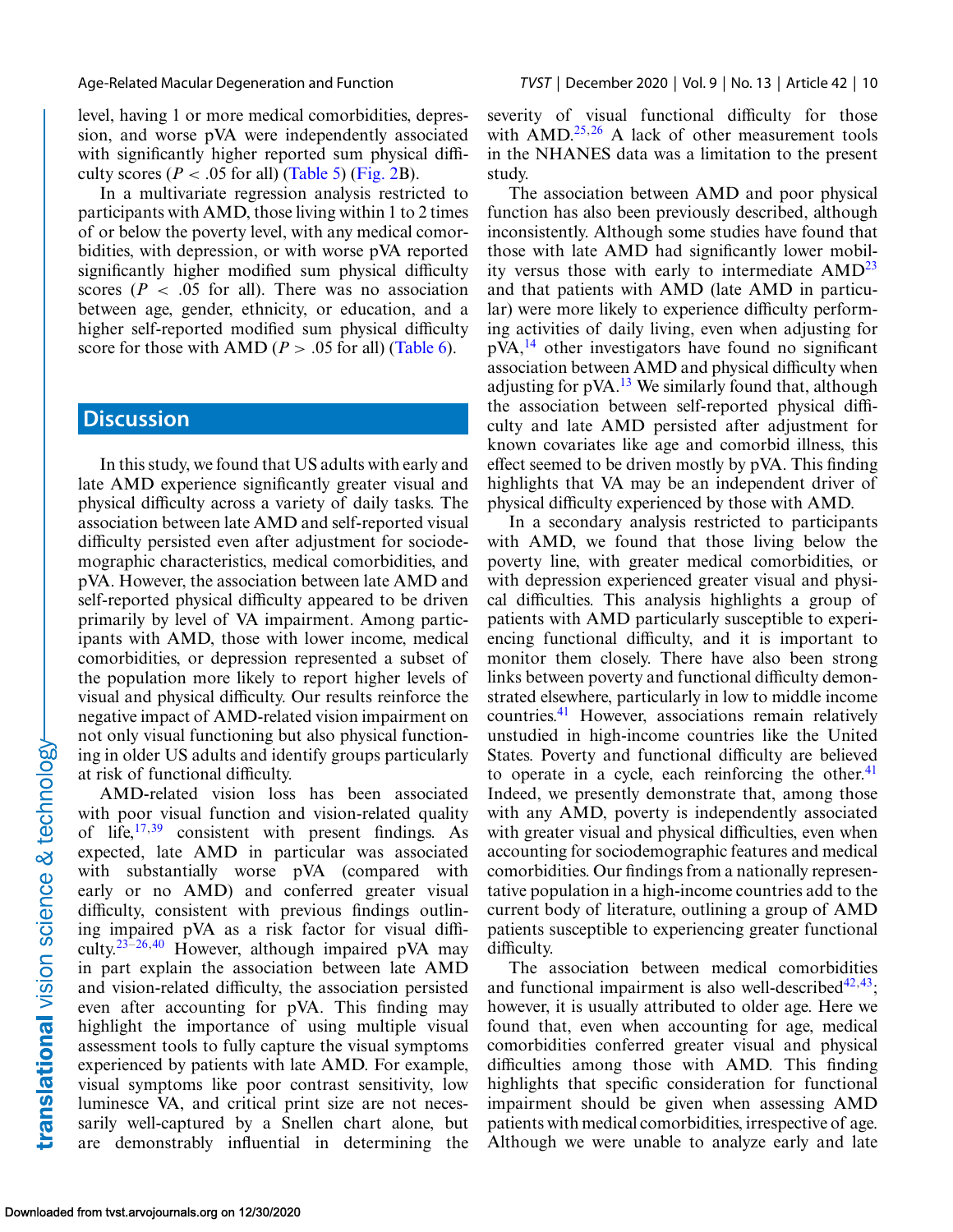|                                                                                                                                      | Change in IRT-Adjusted Sum Physical Difficulty Score <sup>9</sup> |         |                             |         |
|--------------------------------------------------------------------------------------------------------------------------------------|-------------------------------------------------------------------|---------|-----------------------------|---------|
|                                                                                                                                      | Model 1 <sup>a</sup>                                              | P Value | Model 2 <sup>b</sup>        | P Value |
| <b>AMD</b> status                                                                                                                    |                                                                   |         |                             |         |
| None                                                                                                                                 | Reference                                                         |         | Reference                   |         |
| Early AMD                                                                                                                            | 0.3 $(-0.2 \text{ to } 0.7)^c$                                    | .20     | $0.3$ (-0.2 to 0.7)         | .21     |
| Late AMD                                                                                                                             | 1.7 (0.3 to 3.0)                                                  | .02     | 1.1 $(-0.3$ to 2.6)         | .12     |
| Age category                                                                                                                         |                                                                   |         |                             |         |
| $40 - 49$                                                                                                                            | Reference                                                         |         | Reference                   |         |
| $50 - 59$                                                                                                                            | $0.1$ (-0.2 to 0.3)                                               | .63     | $0.0$ (-0.2 to 0.3)         | .64     |
| $60 - 69$                                                                                                                            | $-0.5$ ( $-0.8$ to $-0.2$ )                                       | .002    | $-0.5$ ( $-0.8$ to $-0.2$ ) | .001    |
| $\geq 70$                                                                                                                            | $0.0$ (-0.2 to 0.3)                                               | .79     | $-0.1$ (-0.4 to 0.1)        | .27     |
| Gender                                                                                                                               |                                                                   |         |                             |         |
| Male                                                                                                                                 | Reference                                                         |         | Reference                   |         |
| Female                                                                                                                               | $0.3$ (0.1 to 0.4)                                                | .004    | $0.2$ (0.1 to 0.4)          | .009    |
| Ethnicity                                                                                                                            |                                                                   |         |                             |         |
| Non-Hispanic White                                                                                                                   | Reference                                                         |         | Reference                   |         |
| Hispanic/Mexican                                                                                                                     | $-0.3$ ( $-0.6$ to 0.0)                                           | .04     | $-0.3$ (-0.6 to -0.1)       | .02     |
| Non-Hispanic Black                                                                                                                   | $0.1$ (-0.1 to 0.3)                                               | .21     | $0.1$ (-0.1 to 0.3)         | .38     |
| Other                                                                                                                                | $0.0$ (-0.5 to 0.5)                                               | .90     | $-0.1$ ( $-0.6$ to 0.4)     | .76     |
| Education                                                                                                                            |                                                                   |         |                             |         |
| >High school                                                                                                                         | Reference                                                         |         | Reference                   |         |
| High school                                                                                                                          | $0.2$ (0.0 to 0.3)                                                | .03     | $0.2$ (0.0 to 0.3)          | .03     |
| <high school<="" td=""><td><math>0.2</math> (-0.1 to 0.5)</td><td>.12</td><td><math>0.2</math> (-0.1 to 0.4)</td><td>.14</td></high> | $0.2$ (-0.1 to 0.5)                                               | .12     | $0.2$ (-0.1 to 0.4)         | .14     |
| Poverty level                                                                                                                        |                                                                   |         |                             |         |
| $>2\times$ PL                                                                                                                        | Reference                                                         |         | Reference                   |         |
| $1-2 \times PL$                                                                                                                      | $0.7$ (0.4 to 1.0)                                                | $-.001$ | $0.7$ (0.4 to 0.9)          | $-.001$ |
| $<$ PL                                                                                                                               | 1.1 (0.8 to 1.4)                                                  | $-.001$ | 1.1 $(0.7 \text{ to } 1.4)$ | $-.001$ |
| Comorbidity scored                                                                                                                   |                                                                   |         |                             |         |
| $\boldsymbol{0}$                                                                                                                     | Reference                                                         |         | Reference                   |         |
| 1                                                                                                                                    | $0.2$ (0.1 to 0.4)                                                | .002    | $0.2$ (0.1 to 0.4)          | .001    |
| $\overline{2}$                                                                                                                       | $0.7$ (0.5 to 1.0)                                                | $-.001$ | $0.7$ (0.5 to 0.9)          | $-.001$ |
| $3 - 6$                                                                                                                              | 2.6(2.1 to 3.1)                                                   | $-.001$ | 2.5 (2.0 to 3.0)            | $-.001$ |
| Depression <sup>e</sup>                                                                                                              |                                                                   |         |                             |         |
| No depression                                                                                                                        | Reference                                                         |         | Reference                   |         |
| Depression                                                                                                                           | 2.7 (2.0 to 3.3)                                                  | $-.001$ | 2.6 (2.0 to 3.3)            | $-.001$ |
| pVA (logMAR) <sup>f</sup>                                                                                                            |                                                                   |         | $0.2$ (0.1 to 0.3)          | $-.001$ |

## <span id="page-10-0"></span>**Table 5.** Multivariate Linear Regression Predicting IRT-Adjusted Sum Physical Difficulty Score

<sup>a</sup>Model 1 is partially adjusted for age, gender, ethnicity, education, poverty, comorbidities, and depression.

<sup>b</sup>Model 2 is fully adjusted for age, gender, ethnicity, education, poverty, comorbidities, depression, and pVA (logMAR).

<sup>c</sup>Coefficient and 95% CI (computed using interview weights to provide estimates for the total US population and agestandardized to the 2000 US census population), representative of difference in sum difficulty score versus those with no AMD, where a positive coefficient corresponds with higher reported difficulty.

 $d$ Comorbidity score out of 6 sum points, allocated for self-reported hypertension, diabetes, lung disease, heart disease, stroke, or cancer.

eDepression classified as Patient Health Questionnaire-9 score of  $\geq$ 10.

 $f$ LogMAR in 0.1 increments, where logMAR 0 = 20/20.

<sup>g</sup>Sum physical difficulty score out of 36 points. Ethnicity (other), Asian or mixed ethnicity; logMAR, logarithm of the minimum angle of resolution; PL, poverty level.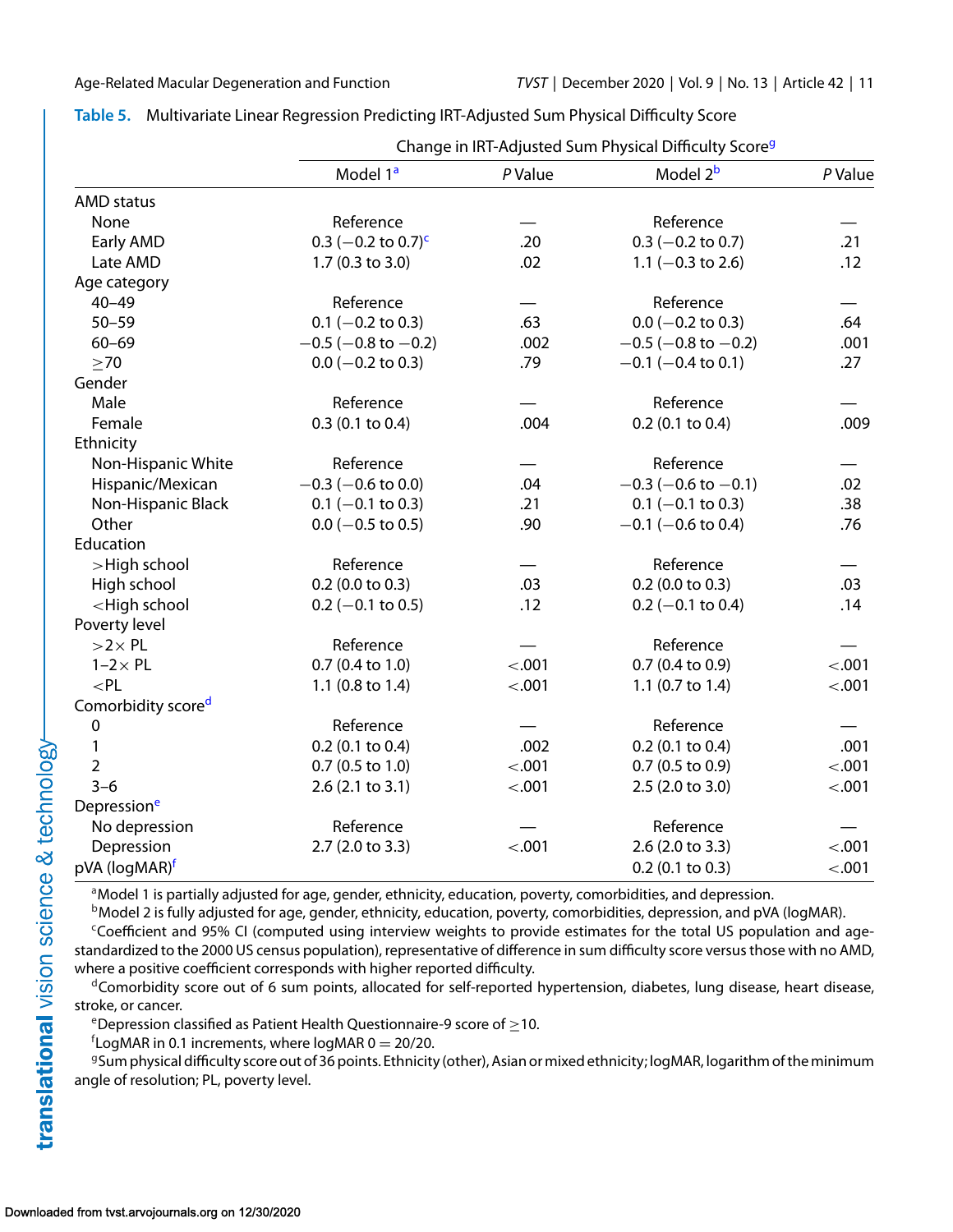|                                                                                                                                                 | Change in Sum Visual Difficulty Score <sup>e</sup> |         | Change in Sum Physical Difficulty Scoref |         |
|-------------------------------------------------------------------------------------------------------------------------------------------------|----------------------------------------------------|---------|------------------------------------------|---------|
|                                                                                                                                                 | Any AMD $(n = 441)$                                | P Value | Any AMD $(n = 441)$                      | P Value |
| Age category                                                                                                                                    |                                                    |         |                                          |         |
| $40 - 49$                                                                                                                                       | Reference                                          |         | Reference                                |         |
| $50 - 59$                                                                                                                                       | $0.5$ (0.0 to 1.1) <sup>a</sup>                    | 0.07    | $0.3$ (-0.3 to 1.0)                      | 0.29    |
| $60 - 69$                                                                                                                                       | $0.3$ (-0.3 to 0.8)                                | 0.30    | $0.6$ (-0.4 to 1.6)                      | 0.25    |
| >70                                                                                                                                             | $0.1$ (-0.4 to 0.6)                                | 0.56    | $0.5$ (-0.1 to 1.1)                      | 0.09    |
| Gender                                                                                                                                          |                                                    |         |                                          |         |
| Male                                                                                                                                            | Reference                                          |         | Reference                                |         |
| Female                                                                                                                                          | $0.4 (-0.1 to 0.8)$                                | 0.11    | $0.4$ (0.0 to 0.9)                       | 0.07    |
| Ethnicity                                                                                                                                       |                                                    |         |                                          |         |
| Non-Hispanic White                                                                                                                              | Reference                                          |         | Reference                                |         |
| Hispanic/Mexican                                                                                                                                | $-0.2$ ( $-0.8$ to 0.4)                            | 0.44    | $-0.4$ ( $-1.1$ to 0.4)                  | 0.32    |
| Non-Hispanic Black                                                                                                                              | $-0.2$ ( $-0.8$ to 0.3)                            | 0.36    | $-0.4$ ( $-1.0$ to 0.3)                  | 0.25    |
| Other                                                                                                                                           | $0.1$ (-0.9 to 1.0)                                | 0.89    | $0.4$ (-0.8 to 1.6)                      | 0.52    |
| Education                                                                                                                                       |                                                    |         |                                          |         |
| >High school                                                                                                                                    | Reference                                          |         | Reference                                |         |
| High school                                                                                                                                     | $-0.2$ (-0.7 to 0.3)                               | 0.36    | $0.1$ (-0.5 to 0.8)                      | 0.62    |
| <high school<="" td=""><td><math>0.1</math> (-0.6 to 0.8)</td><td>0.72</td><td><math>0.4 (-0.3 \text{ to } 1.1)</math></td><td>0.22</td></high> | $0.1$ (-0.6 to 0.8)                                | 0.72    | $0.4 (-0.3 \text{ to } 1.1)$             | 0.22    |
| Poverty level                                                                                                                                   |                                                    |         |                                          |         |
| $>2\times$ PL                                                                                                                                   | Reference                                          |         | Reference                                | $-0.03$ |
| $1-2 \times PL$                                                                                                                                 | $0.2$ (-0.4 to 0.7)                                | 0.59    | $0.7$ (0.1 to 1.4)                       |         |
| $<$ PL                                                                                                                                          | $0.9(0.3 \text{ to } 1.5)$                         | 0.008   | 2.1 (0.8 to 3.3)                         | 0.002   |
| Comorbidity scoreb                                                                                                                              |                                                    |         |                                          |         |
| 0                                                                                                                                               | Reference                                          |         | Reference                                |         |
|                                                                                                                                                 | $0.1$ (-0.5 to 0.6)                                | 0.83    | 0.5(0.0 to 0.9)                          | 0.04    |
| 2                                                                                                                                               | $0.1$ (-0.7 to 0.9)                                | 0.81    | 1.1 $(0.2 \text{ to } 1.9)$              | 0.02    |
| $3 - 6$                                                                                                                                         | 1.1 (0.5 to 1.8)                                   | 0.002   | 3.4 (2.4 to 4.3)                         | < 0.001 |
| Depression <sup>c</sup>                                                                                                                         |                                                    |         |                                          |         |
| No depression                                                                                                                                   | Reference                                          |         | Reference                                |         |
| Depression                                                                                                                                      | 1.5 (0.1 to 2.9)                                   | 0.04    | 2.3 (0.9 to 3.7)                         | 0.002   |
| pVA (logMAR) <sup>d</sup>                                                                                                                       | $0.8$ (0.6 to 0.9)                                 | < 0.001 | $0.3$ (0.2 to 0.4)                       | < 0.001 |

<span id="page-11-0"></span>**Table 6.** Multivariate Linear Regression Analysis of the Association Between Baseline Sociodemographic Factors and IRT-Adjusted Sum Visual and Physical Difficulty Scores Among Those With AMD

<sup>a</sup>Coefficient and 95% CI (computed using interview weights to provide estimates for the total US population and agestandardized to the 2000 US census population), representative of difference in sum difficulty score versus those with no AMD, where a positive coefficient corresponds with higher reported difficulty.

 $b$ Comorbidity score out of 6 sum points, allocated for self-reported hypertension, diabetes, lung disease, heart disease, stroke, or cancer.

 $c$ Depression classified as Patient Health Questionnaire-9 score of  $\geq$ 10.

<sup>d</sup>LogMAR in 0.1 increments, where logMAR 0 = 20/20.<br><sup>e</sup>Sum visual difficulty score out of 30 points.

f Sum physical difficulty score out of 36 points. Ethnicity (other), Asian or mixed ethnicity; logMAR, logarithm of the minimum angle of resolution; PL, poverty level.

AMD groups separately, we found that those with late AMD were more likely to have more medical comorbidities, as has been described elsewhere,  $44-46$  suggesting that this group may be at even greater risk of functional difficulty. Equally, there is a well-described association between depression and functional impairment,  $47,48$  although this association was not previously described for AMD patients to our knowledge. Interestingly, the prevalence of depression in our cohort was substantially lower than has been previously reported for those with AMD and visual impairment. $49,50$  This finding may be incidental or indicative of a sampling limitation (those with depression may be less likely to agree to NHANES participation), which may be representative of the significance of nonparticipation as a defining characteristic of depression. $51$  Either way, the association between depression and AMD and visual impairment is well-described, and an integrative management approach for those with low vision should always be considered. Additionally, although we did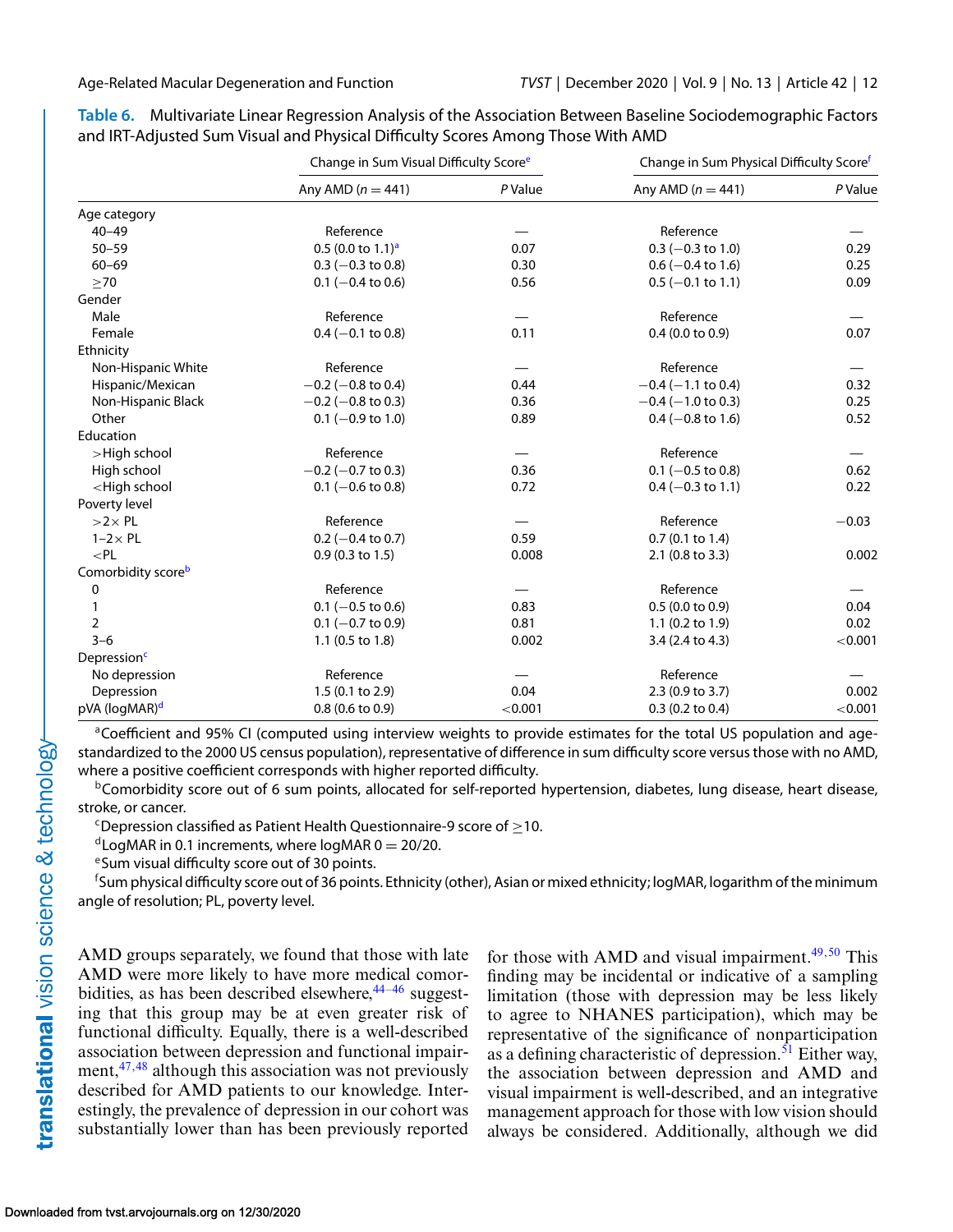not find higher rates of depression among our AMD cohort in contrast with prior studies,  $50, 52, 53$  depression was independently associated with functional difficulty among those with AMD. With the potential additive and multiplicative effects of medical comorbidities and depression on functional difficulty and quality of life, $54,55$  our findings suggest that patients with AMD with either medical comorbidities and/or depression are at particular risk of experiencing functional difficulty.

Here we applied IRT to allow for more realistic reflection of what each questionnaire is measuring, and how reliably each question contributes to that measurement.<sup>[56](#page-15-0)</sup> Although only 1 dimension was found in factor analysis for both questionnaires here, making the use of alternative psychometric validation techniques like Rasch possible, we believe IRT is particularly suited for a number of reasons. IRT is especially well-suited for analyzing questionnaire data measuring clinical latent traits, such as visual difficulty and physical difficulty.<sup>57</sup> The GRM (the IRT model chosen for the current study) is further suited for validation of ordinal-scaled Likert-type questionnaires for a number of reasons. GRMs are less constrained than other psychometric validation techniques used in previous studies (i.e., Rasch models or partial credit models) in that they have fewer assumptions (such as assuming equal question discrimination [imposed by Rasch models]), impose fewer restrictions on the data, and are appropriately robust to handle larger datasets with distributions slightly deviated from normal if required.<sup>[58,59](#page-15-0)</sup> For example, whereas Rasch models may be mathematically similar, they constrain item discrimination (assuming equality between items), whereas the IRT GRM used presently does not assume equal discrimination between items, and strives to model data to better fit each item.<sup>[35,](#page-14-0)[60](#page-15-0)</sup> By subsequently imputing modified questionnaire scores, we believe the psychometric models used here provides more accurate comparisons between groups. Further, the GRM is also unique in that it has been demonstrated as particularly appropriate as a robust model for large datasets with distributions deviated from normal.<sup>58,59</sup> Importantly, here we found that only 9 of the original 13 physical difficulty questions reliably measured that latent trait. And notably, by ascribing unique weights to the remaining visual and physical difficulty questions (based on imputed discrimination and difficulty properties) and calculating rescaled, modified scores using GRM validation techniques, we could demonstrate participants' true level of experienced visual and physical difficulties with a greater degree of accuracy than using nonpsychometrically validated questionnaire scores.

The strengths of the present study include its use of a large, nationally representative sample and the objective measurement of AMD severity. Sociodemographic factors, medical comorbidities, and VA were well-controlled for because of the comprehensive and standardized questionnaire and examination techniques used to collect NHANES data, which allowed for associations to be described in welladjusted models. The strength of the potential association between AMD and visual and physical difficulties has been highlighted here, given the significance of the results despite the relatively small effect size. Additionally, psychometric validation methods allowed for more accurate, rescaled, modified visual and physical difficulty scores to be compared between patient groups and by AMD severity, which, to the knowledge of the authors, has not been previously used for comparable studies.

Our study is subject to a number of limitations. First, our results may have been influenced by nonparticipation. There were significant demographic differences between subjects with and without missing retinal imaging data (e.g., those with missing data were more likely to have impaired pVA). Because some of these factors are known to (and shown here to) influence visual and physical difficulty, this may have led to over or underestimation of functional difficulty in these subpopulations. For example, the surprisingly low individual item scores (even for those with late AMD) may be reflective of the fact that those with impaired pVA were more likely to have missing retinal imaging data and thus not were included in mean item difficulty score calculations. Such low item scores may also be a reflection of the fact NHANES only documented AMD grading of the worse eye, even though the better-seeing eye (with less severe AMD) usually determines functional vision; as participants compensate with it. We adjusted for this factor presently by using pVA in the betterseeing eye. The low scores may also reflect an underreporting of symptoms in such a population, although the reasons for this pattern are not able to be determined presently. Interestingly, responses for "noticing objects in peripheries" (presumably associated with peripheral vision) loaded strongly onto the same factor as the other (central vision) visual items. This finding may outline a limitation of using so few questions (i.e., only 6 total visual questions in the dataset); a more comprehensive visual difficulty questionnaire including items relating to peripheral vision may have yielded a second strong factor. Moreover, we relied on self-reported data, and reporter bias may not have affected all demographics equally. Subjective measures of function may not correlate well with objective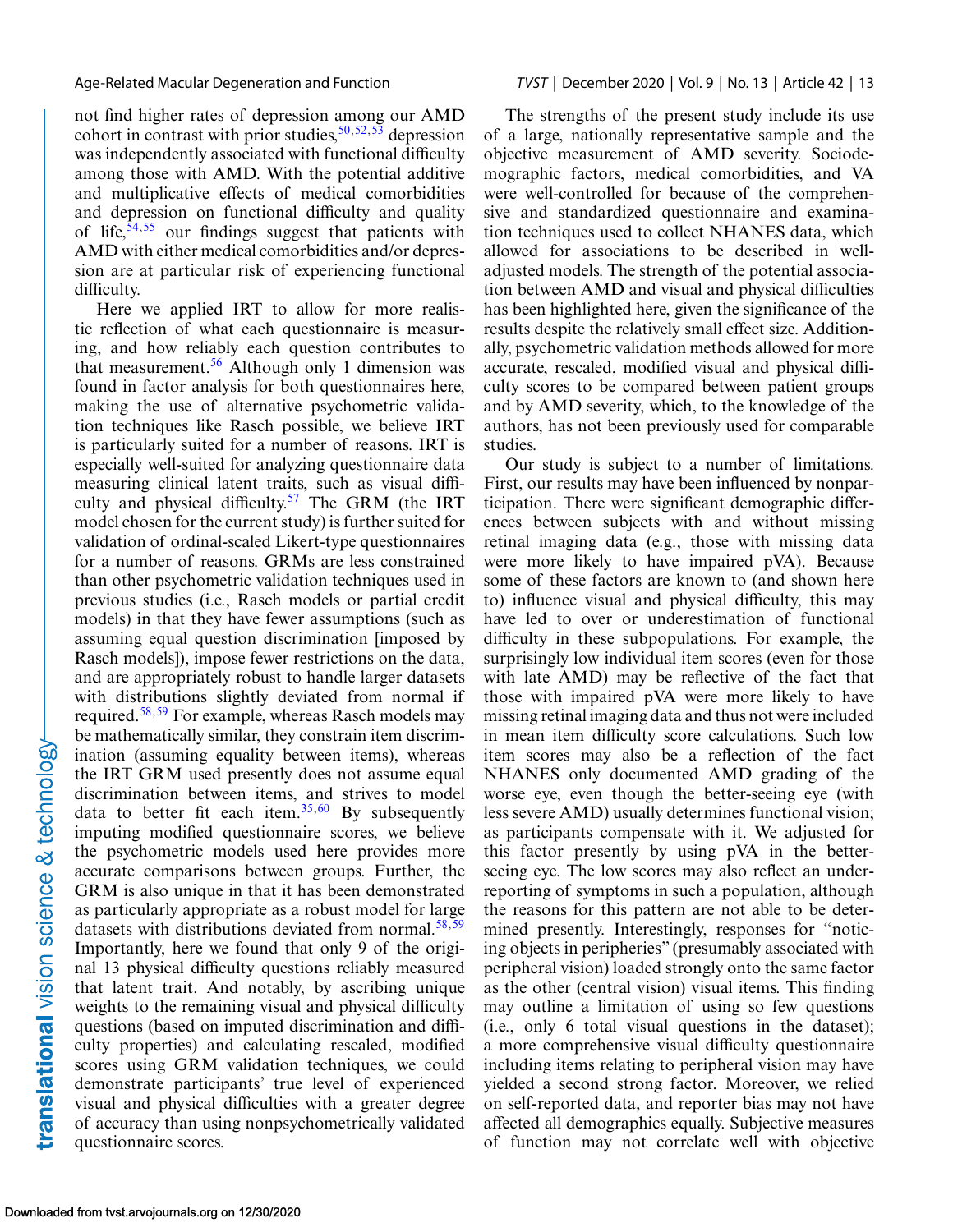outcomes such as reading speed or falls and other adverse outcomes. Finally, the relatively small number of participants with late AMD meant that exploratory analyses of subpopulations at increased risk of reporting visual and physical functional difficulty were underpowered when stratified by AMD severity, resulting in us combining early and late AMD categories for these analyses. To mitigate this problem, we used pVA in these models to partially account for AMD severity.

In conclusion, we found that US adults over 40 years of age with late AMD experience substantially greater visual and physical difficulties compared with those without AMD, independent of sociodemographic characteristics and medical comorbidity status. Although self-reported visual difficulty seems to be independent of pVA, the association between AMD and physical difficulty seems to be driven largely by the level of VA impairment. Individuals with AMD with a lower income, more medical comorbidities, and depression experienced significantly greater visual and physical functional difficulties. With an aging US population and the increasing global prevalence of AMD, an awareness of the functional burden of AMD and those particularly at risk, as well as an assessment of visual characteristics other than Snellen pVA alone, will facilitate a comprehensive approach to the assessment and management of patients with AMD.

## **Acknowledgments**

Disclosure: **W. Mitchell**, None; **H. Resnick**, None; **N. Zebardast**, None

## **References**

- 1. Sommer A, Tielsch JM, Katz J, et al. Racial differences in the cause-specific prevalence of blindness in East Baltimore. *N Engl J Med*. 1991;325(20):1412–1417, doi[:10.1056/nejm199111143252004.](http://doi.org/10.1056/nejm199111143252004)
- 2. Klaver CCW. Age-specific prevalence and causes of blindness and visual impairment in an older population. *Arch Ophthalmol*. 1998;116(5):653, doi:10. [1001/archopht.116.5.653.](http://doi.org/10.1001/archopht.116.5.653)
- 3. Wang JJ, Foran S, Mitchell P. Age-specific prevalence and causes of bilateral and unilateral visual impairment in older Australians: The Blue Mountains Eye Study. *Clin Exp Ophthalmol*[. 2000;28\(4\):268–273, doi:10.1046/j.1442-9071.](http://doi.org/10.1046/j.1442-9071.2000.00315.x) 2000.00315.x.

<span id="page-13-0"></span>Age-Related Macular Degeneration and Function *TVST* | December 2020 | Vol. 9 | No. 13 | Article 42 | 14

- 4. Muñoz B. Causes of blindness and visual impairment in a population of older Americans: the Salisbury Eye Evaluation Study. *Arch Ophthalmol*. 2000;118(6):819, doi[:10.1001/archopht.118.6.819.](http://doi.org/10.1001/archopht.118.6.819)
- 5. Weih LM. Age-specific causes of bilateral visual impairment. *Arch Ophthalmol*. 2000;118(2):264, doi[:10.1001/archopht.118.2.264.](http://doi.org/10.1001/archopht.118.2.264)
- 6. Bourne RRA, Stevens GA, White RA, et al. Causes of vision loss worldwide, 1990–2010: a systematic analysis. *Lancet Global Health*. [2013;1\(6\):e339–e349, doi:10.1016/s2214-109x\(13\)](http://doi.org/10.1016/s2214-109x(13)70113-x) 70113-x.
- 7. World Health Organization. *Age-related macular degeneration. Priority eye diseases*. Geneva, Switzerland: World Health Organization; 2020. Available at: [www.who.int/blindness/causes/](http://www.who.int/blindness/causes/priority/en/index7.html) priority/en/index7.html . Accessed June 2020.
- 8. Wong WL, Su X, Li X, et al. Global prevalence of age-related macular degeneration and disease burden projection for 2020 and 2040: a systematic review and meta-analysis. *Lancet Global Health*. [2014;2\(2\):e106–e116, doi:10.1016/s2214-109x\(13\)](http://doi.org/10.1016/s2214-109x(13)70145-1) 70145-1.
- 9. Prevalence of age-related macular degeneration in the united states. *Arch Ophthalmol*. 2004;122(4):564, doi[:10.1001/archopht.122.4.564.](http://doi.org/10.1001/archopht.122.4.564)
- 10. Centers for Disease Control and Prevention. Common eye disorders. Vision Health Initia[tive \(VHI\). 2015; Available at:](http://www.cdc.gov/visionhealth/basics/ced/index.html) www.cdc.gov/ visionhealth/basics/ced/index.html . Accessed May 2020.
- 11. Gibson D. Diabetic retinopathy and age-related macular degeneration in the U.S. *Am J Prev Med*. 2012;43(1):48–54, doi[:10.1016/j.amepre.2012.02.028.](http://doi.org/10.1016/j.amepre.2012.02.028)
- 12. Yu F, Silva Croso G, Kim TS, et al. Assessment of automated identification of phases in videos of cataract surgery using machine learning and deep learning techniques. *JAMA Network Open*. [2019;2\(4\):e191860, doi:10.1001/jamanetworkopen.](http://doi.org/10.1001/jamanetworkopen.2019.1860) 2019.1860.
- 13. Loprinzi PD, Swenor BK, Ramulu PY. Agerelated macular degeneration is associated with less physical activity among us adults: cross-sectional study. *PLoS One*[. 2015;10\(5\):e0125394, doi:10.](http://doi.org/10.1371/journal.pone.0125394) 1371/journal.pone.0125394.
- 14. Golpinath B, Liew G, Burlutsky G, Mitchell P. Age-related macular degeneration and 5-year incidence of impaired activities of daily living. *Maturitas*. 2014;77(3):263–266.
- 15. Bennion AE, Shaw RL, Gibson JM. What do we know about the experience of age related macular degeneration? A systematic review and meta-synthesis of qualitative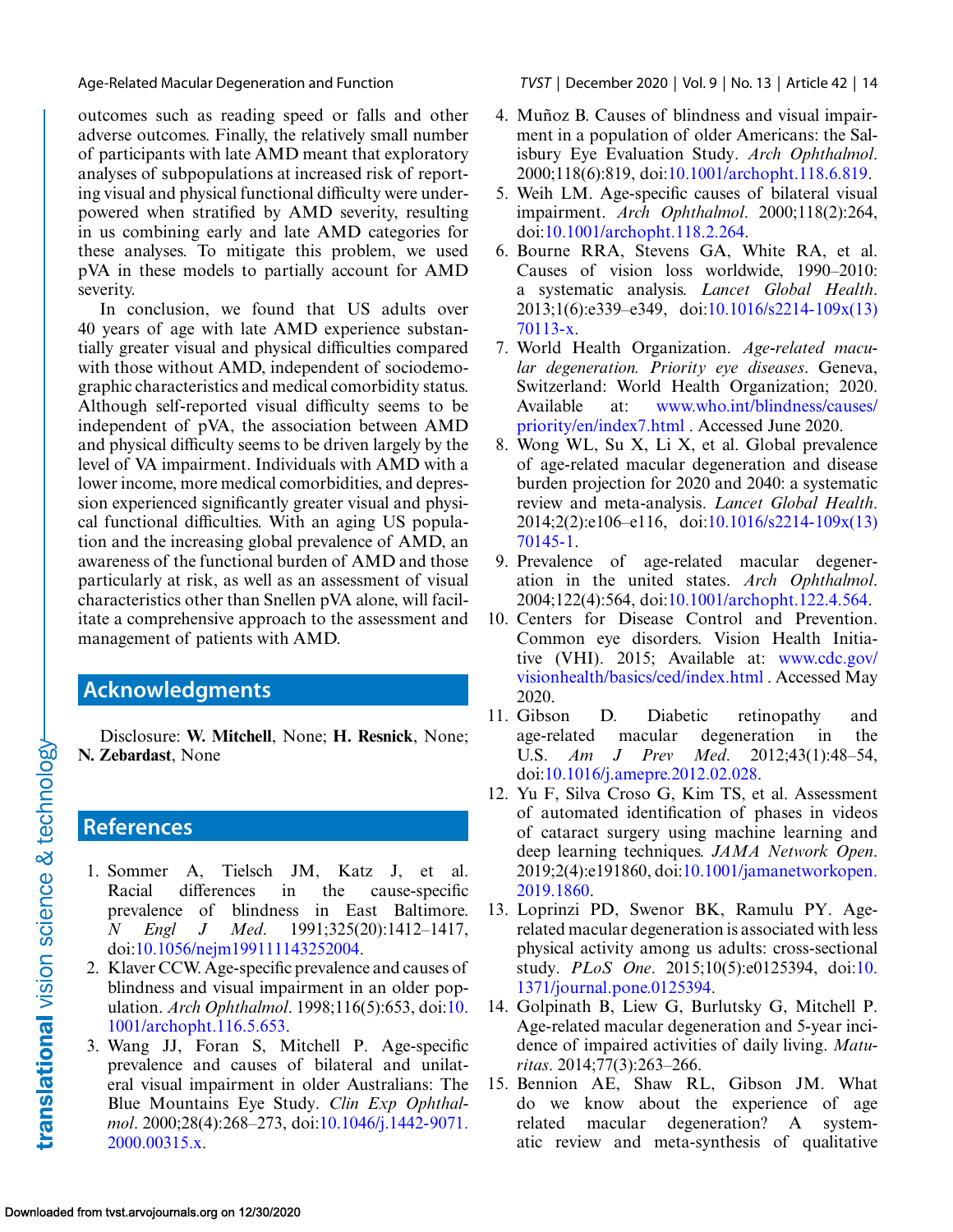<span id="page-14-0"></span>Age-Related Macular Degeneration and Function *TVST* | December 2020 | Vol. 9 | No. 13 | Article 42 | 15

research. *Soc Sci Med*. 2012;75(6):976–985, doi[:10.1016/j.socscimed.2012.04.023.](http://doi.org/10.1016/j.socscimed.2012.04.023)

- 16. Inan S, Cetinkaya E, Duman R, Dogan I, Inan U. Quality of life among patients with agerelated severe macular degeneration assessed using the NEI-VFQ, HADS-A, HADS-D and SF-36 tests. A cross-sectional study. *Sao Paulo Med J*. 2019;137(1):25–32.
- 17. Coleman AL, Yu F, Ensrud KE, et al. Impact of age-related macular degeneration on visionspecific quality of life: follow-up from the 10-year and 15-year visits of the study of osteoporotic fractures. *Am J Ophthalmol*2010;150(5):683–691, doi[:10.1016/j.ajo.2010.05.030.](http://doi.org/10.1016/j.ajo.2010.05.030)
- 18. Williams RA. The psychosocial impact of macular degeneration. *Arch Ophthalmol*. 1998;116(4):514, doi[:10.1001/archopht.116.4.514.](http://doi.org/10.1001/archopht.116.4.514)
- 19. Mitchell J, Bradley C. Quality of life in age related macular degeneration: a review of the literature. *[Health Qual Life Outcomes](http://doi.org/10.1186/1477-7525-4-97)*. 2006, doi:10.1186/ 1477-7525-4-97.
- 20. Zhu Z, Wang W, Keel S, Zhang J, He M. Association of age-related macular degeneration with risk of all-cause and specificcause mortality in the National Health and Nutrition Examination Survey, 2005 to 2008. *JAMA Ophthalmol*. 2019;137(3):248, doi[:10.1001/jamaophthalmol.2018.6150.](http://doi.org/10.1001/jamaophthalmol.2018.6150)
- 21. Rein DB. The economic burden of major adult visual disorders in the united states. *Arch Ophthalmol*[. 2006;124\(12\):1754, doi:10.1001/archopht.](http://doi.org/10.1001/archopht.124.12.1754) 124.12.1754.
- 22. Spooner K, Mhlanga C, Hong T, Broadhead G, Chang A. The burden of neovascular agerelated macular degeneration: a patient's perspective. *Clin Ophthalmol*[. 2018;12:2483–2491, doi:10.](http://doi.org/10.2147/opth.s185052) 2147/opth.s185052.
- 23. Pondorfer SG, Terheyden JH, Heinemann M, Wintergerst MWM, Holz FG, Finger RP. Association of vision-related quality of life with visual function in age-related macular degeneration. *Sci Rep*[. 2019;9\(1\):15326, doi:10.1038/](http://doi.org/10.1038/s41598-019-51769-7) s41598-019-51769-7.
- 24. Seland JH, Vingerling JR, Augood CA, et al. Visual impairment and quality of life in the older European population, the Eureye study. *Acta Ophthalmol*. 2011;89(7):608–613, doi[:10.1111/j.1755-3768.2009.01794.x.](http://doi.org/10.1111/j.1755-3768.2009.01794.x)
- 25. Maguire. Baseline characteristics, the 25-item national eye institute visual functioning questionnaire, and their associations in the Complications of Age-related Macular Degeneration Prevention Trial (CAPT). *Ophthalmology*. 2004;111(7):1307– 1316.
- 26. Roh M, Selivanova A, Shin HJ, Miller JW, Jackson ML. Visual acuity and contrast sensitivity are two important factors affecting vision-related quality of life in advanced age-related macular degeneration. *PLoS One*[. 2018;13\(5\):e0196481, doi:10.1371/](http://doi.org/10.1371/journal.pone.0196481) journal.pone.0196481.
- 27. Uddin S, Khan A, Hossain ME, Moni MA. Comparing different supervised machine learning algorithms for disease prediction. *BMC Med Informat Decision Making*[. 2019;19\(1\):281, doi:10.1186/](http://doi.org/10.1186/s12911-019-1004-8) s12911-019-1004-8.
- 28. Klein R, Davis M, Magli R, Segal P, Klein B, Hubbard L. The Wisconsin Age-Related Maculopathy Grading System. *Ophthalmology*. 1991;98(7):1128–1134.
- 29. Klein R, Klein BEK, Jensen SC, Mares-Perlman JA, Cruickshanks KJ, Palta M. Age-related maculopathy in a multiracial united states population. *Ophthalmology*. 1999;106(6):1056–1065, doi[:10.1016/s0161-6420\(99\)90255-5.](http://doi.org/10.1016/s0161-6420(99)90255-5)
- 30. Zhang X, Bullard KM, Cotch MF, et al. Association between depression and functional vision loss in persons 20 years of age or older in the united states, NHANES 2005- 2008. *JAMA Ophthalmol*. 2013;131(5):573, doi[:10.1001/jamaophthalmol.2013.2597.](http://doi.org/10.1001/jamaophthalmol.2013.2597)
- 31. Kroenke K, Spitzer R. The PHQ-9: a new depression diagnostic and severity measure. *Psychiatr Ann*. 2002;32(9):509–515.
- 32. Snellen and logMAR acuity testing. 2015. Available at: www.rcophth.ac.uk/wp-content/uploads/ [2015/11/LogMAR-vs-Snellen.pdf. Accessed July](http://www.rcophth.ac.uk/wp-content/uploads/2015/11/LogMAR-vs-Snellen.pdf) 2020.
- 33. Kim J-O, Mueller CW.*Introduction to Factor Analysis. Quantitative Applications in the Social Sciences*. Thousand Oaks, CA: Sage Publications; 1978.
- 34. Kim J-O, Mueller CW. *Factor Analysis: Statistical Methods and Practical Issues. Quantitative Applications in the Social Sciences*. Thousand Oaks, CA: Sage Publications; 1978.
- 35. Bonifay W. *Multidimensional Item Response Theory*. Thousand Oaks, CA: Sage Publications; 2019.
- 36. Edelen MO, Reeve BB. Applying item response theory (IRT) modeling to questionnaire development, evaluation, and refinement. *Qual Life Res*. 2007;16(S1):5–18, doi[:10.1007/s11136-007-9198-0.](http://doi.org/10.1007/s11136-007-9198-0)
- 37. Gorsuch R. *Factor Analysis*. Philadelphia, PA: W. B. Saunders Company; 1974.
- 38. Harman HH. *Modern Factor Analysis*. Chicago: University of Chicago Press; 1976.
- 39. Willis JR, Doan QV, Gleeson M, et al. Visionrelated functional burden of diabetic retinopa-